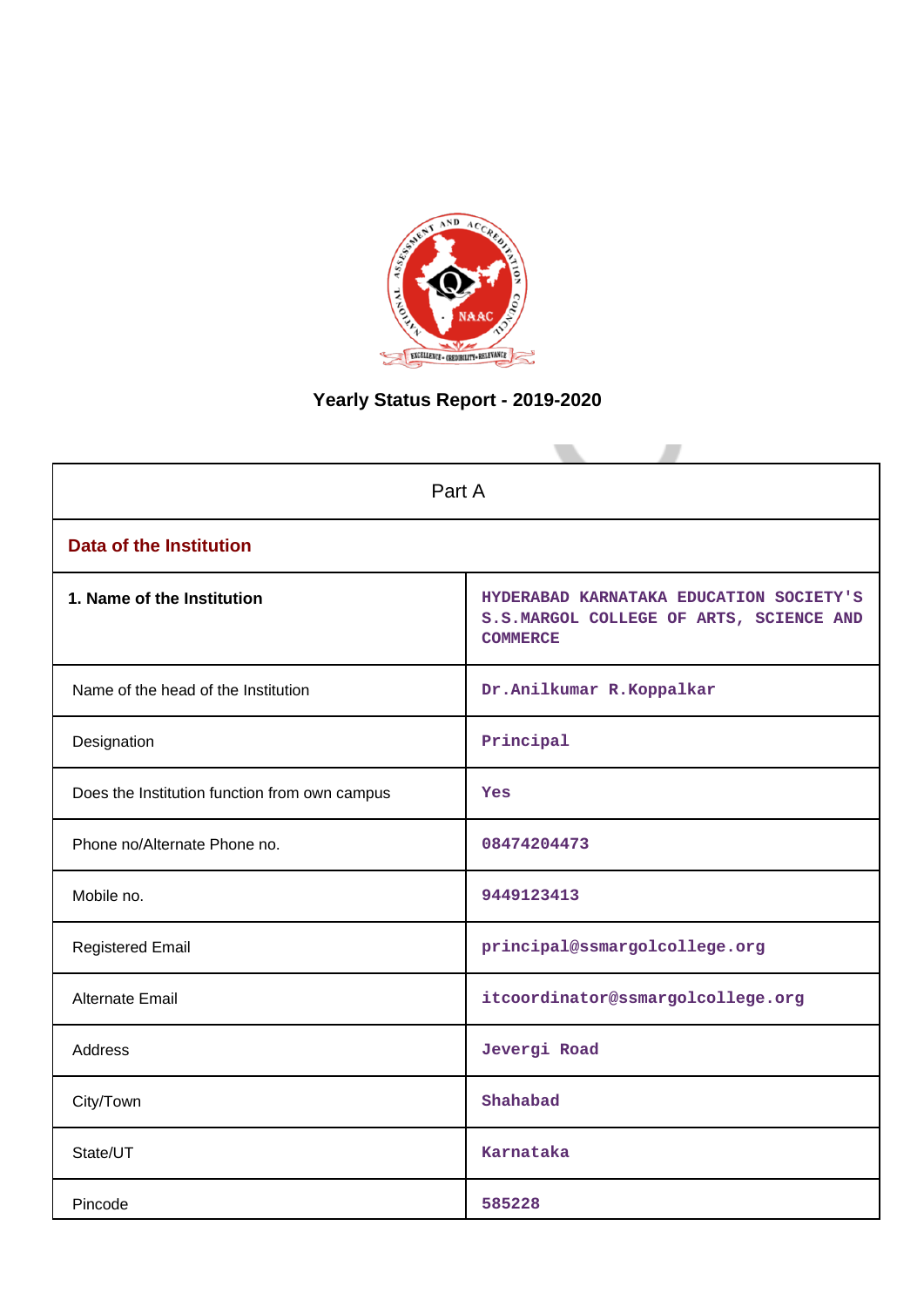| 2. Institutional Status                        |                                                          |  |  |
|------------------------------------------------|----------------------------------------------------------|--|--|
| Affiliated / Constituent                       | Affiliated                                               |  |  |
| Type of Institution                            | Co-education                                             |  |  |
| Location                                       | Urban                                                    |  |  |
| <b>Financial Status</b>                        | Self financed and grant-in-aid                           |  |  |
| Name of the IQAC co-ordinator/Director         | G.S.Kanni                                                |  |  |
| Phone no/Alternate Phone no.                   | 08474204472                                              |  |  |
| Mobile no.                                     | 9448837280                                               |  |  |
| <b>Registered Email</b>                        | IQAC@ssmargolcollege.org                                 |  |  |
| <b>Alternate Email</b>                         | gskanni@gmail.com                                        |  |  |
| 3. Website Address                             |                                                          |  |  |
| Web-link of the AQAR: (Previous Academic Year) | http://www.ssmargolcollege.org/naac/<br>AOAR 2018 19.pdf |  |  |

| 4. Whether Academic Calendar prepared during<br>the year     | Yes                                     |
|--------------------------------------------------------------|-----------------------------------------|
| if yes, whether it is uploaded in the institutional website: | http://www.ssmargolcollege.org/calendar |
| Weblink:                                                     | CLG AY 2019-20.pdf                      |

# **5. Accrediation Details**

| Cycle | Grade | <b>CGPA</b> | Year of<br>Accrediation | Validity           |                   |
|-------|-------|-------------|-------------------------|--------------------|-------------------|
|       |       |             |                         | Period From        | Period To         |
|       | $B+$  | 75.95       | 2004                    | $16 -$ Sep $-2004$ | $15 - Sep - 2011$ |
| 2     | в     | 2.27        | 2016                    | $25 - May - 2016$  | $24 - May - 2020$ |

# **6. Date of Establishment of IQAC 01-Feb-2005**

# **7. Internal Quality Assurance System**

| Quality initiatives by IQAC during the year for promoting quality culture |                 |                                       |  |
|---------------------------------------------------------------------------|-----------------|---------------------------------------|--|
| Item / Title of the quality initiative by<br>IQAC                         | Date & Duration | Number of participants/ beneficiaries |  |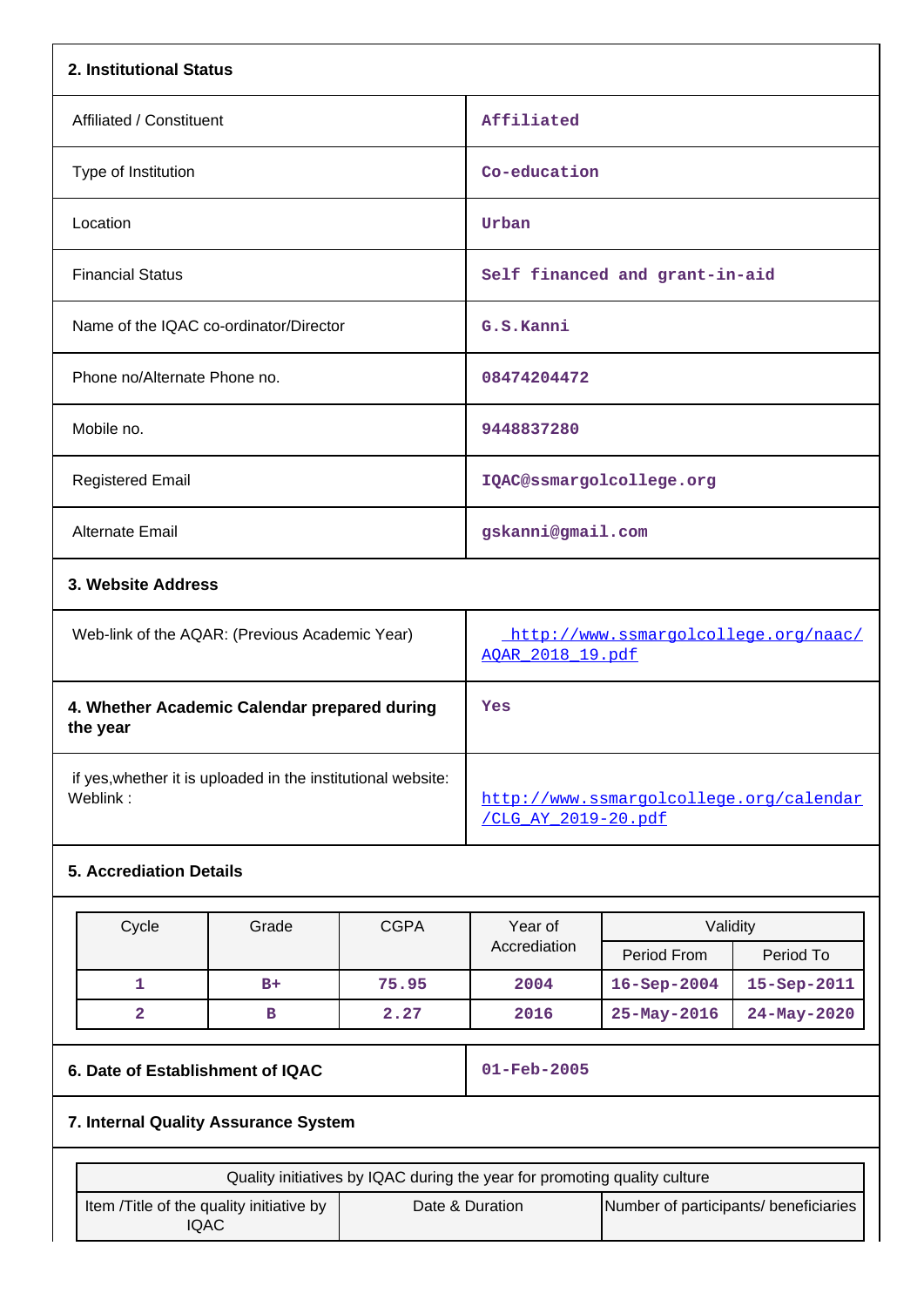| $27 - May - 2019$ | 100 |
|-------------------|-----|
|                   |     |
|                   |     |
|                   |     |
|                   |     |

**No Files Uploaded !!!**

# **8. Provide the list of funds by Central/ State Government- UGC/CSIR/DST/DBT/ICMR/TEQIP/World Bank/CPE of UGC etc.**

| Institution/Departmen<br>t/Faculty                                                                                 | Scheme              |             | <b>Funding Agency</b> | Year of award with<br>duration | Amount |
|--------------------------------------------------------------------------------------------------------------------|---------------------|-------------|-----------------------|--------------------------------|--------|
| Chemistry<br>Department                                                                                            | National<br>Seminar | DST (SERB)  |                       | 2019<br>2                      | 150000 |
| S.S.Margol<br>Degree College                                                                                       | National<br>Seminar | <b>NAAC</b> |                       | 2019<br>2                      | 75000  |
|                                                                                                                    |                     |             | No Files Uploaded !!! |                                |        |
| 9. Whether composition of IQAC as per latest<br><b>NAAC</b> guidelines:                                            |                     |             | Yes                   |                                |        |
| Upload latest notification of formation of IQAC                                                                    |                     |             | View File             |                                |        |
| 10. Number of IQAC meetings held during the<br>year :                                                              |                     |             | 5                     |                                |        |
| The minutes of IQAC meeting and compliances to the<br>decisions have been uploaded on the institutional<br>website |                     |             | <b>No</b>             |                                |        |
| Upload the minutes of meeting and action taken report                                                              |                     |             |                       | No Files Uploaded !!!          |        |
| 11. Whether IQAC received funding from any of<br>the funding agency to support its activities<br>during the year?  |                     |             | <b>No</b>             |                                |        |

# **12. Significant contributions made by IQAC during the current year(maximum five bullets)**

**Organized DST(SERB) Sponsored National Seminar Organized NAAC Sponsored National Seminar Organized Prathibha Puraskara Meritorious Ceremony for the highest scorers in S.S.L.C/PUC/Degree in and around Shahabad Town. Students Participated in different event of Youth Festival, Organized by Gulbarga University, Kalaburagi Organized Inter District Volley Ball and Kabaddi Tournament**

## **No Files Uploaded !!!**

**13. Plan of action chalked out by the IQAC in the beginning of the academic year towards Quality Enhancement and outcome achieved by the end of the academic year**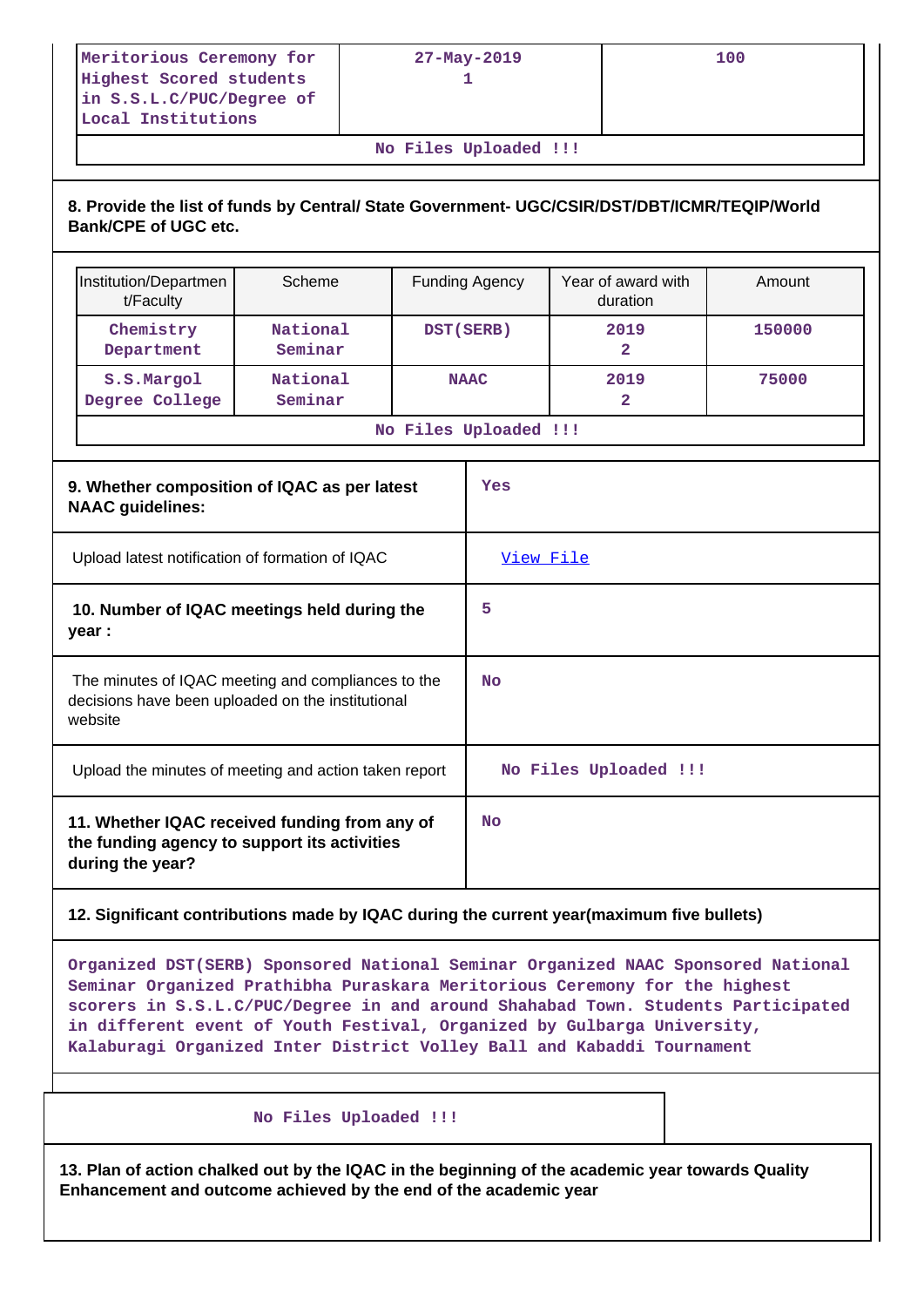| Plan of Action                                                                                                       | Achivements/Outcomes                                                                                                                                                                                                                                                                                                                                                                                                                                                                                                                                                                                                                                                                                                                                                                                                                                                                                                                                                                                                                                                                                      |
|----------------------------------------------------------------------------------------------------------------------|-----------------------------------------------------------------------------------------------------------------------------------------------------------------------------------------------------------------------------------------------------------------------------------------------------------------------------------------------------------------------------------------------------------------------------------------------------------------------------------------------------------------------------------------------------------------------------------------------------------------------------------------------------------------------------------------------------------------------------------------------------------------------------------------------------------------------------------------------------------------------------------------------------------------------------------------------------------------------------------------------------------------------------------------------------------------------------------------------------------|
| Planned to conduct district Level<br>Sports meet                                                                     | Sports meet organized in association<br>with Neharu Yuva Kendra Kalaburagi                                                                                                                                                                                                                                                                                                                                                                                                                                                                                                                                                                                                                                                                                                                                                                                                                                                                                                                                                                                                                                |
| Plan to conduct Alumni and Parents<br>Meeting                                                                        | Alumni and Parents meeting conducted                                                                                                                                                                                                                                                                                                                                                                                                                                                                                                                                                                                                                                                                                                                                                                                                                                                                                                                                                                                                                                                                      |
| To organize the Meritorious Ceremony                                                                                 | Conducted Meritorious Ceremony                                                                                                                                                                                                                                                                                                                                                                                                                                                                                                                                                                                                                                                                                                                                                                                                                                                                                                                                                                                                                                                                            |
|                                                                                                                      | No Files Uploaded !!!                                                                                                                                                                                                                                                                                                                                                                                                                                                                                                                                                                                                                                                                                                                                                                                                                                                                                                                                                                                                                                                                                     |
|                                                                                                                      |                                                                                                                                                                                                                                                                                                                                                                                                                                                                                                                                                                                                                                                                                                                                                                                                                                                                                                                                                                                                                                                                                                           |
| 14. Whether AQAR was placed before statutory<br>body?                                                                | No                                                                                                                                                                                                                                                                                                                                                                                                                                                                                                                                                                                                                                                                                                                                                                                                                                                                                                                                                                                                                                                                                                        |
| 15. Whether NAAC/or any other accredited<br>body(s) visited IQAC or interacted with it to<br>assess the functioning? | No                                                                                                                                                                                                                                                                                                                                                                                                                                                                                                                                                                                                                                                                                                                                                                                                                                                                                                                                                                                                                                                                                                        |
| 16. Whether institutional data submitted to<br><b>AISHE:</b>                                                         | Yes                                                                                                                                                                                                                                                                                                                                                                                                                                                                                                                                                                                                                                                                                                                                                                                                                                                                                                                                                                                                                                                                                                       |
| Year of Submission                                                                                                   | 2020                                                                                                                                                                                                                                                                                                                                                                                                                                                                                                                                                                                                                                                                                                                                                                                                                                                                                                                                                                                                                                                                                                      |
| Date of Submission                                                                                                   | 15-May-2020                                                                                                                                                                                                                                                                                                                                                                                                                                                                                                                                                                                                                                                                                                                                                                                                                                                                                                                                                                                                                                                                                               |
| 17. Does the Institution have Management<br><b>Information System?</b>                                               | Yes                                                                                                                                                                                                                                                                                                                                                                                                                                                                                                                                                                                                                                                                                                                                                                                                                                                                                                                                                                                                                                                                                                       |
| If yes, give a brief descripiton and a list of modules<br>currently operational (maximum 500 words)                  | Institution is using Management<br>Information System and the modules<br>containing, Admission Module : In this<br>process details of students i.e, Name,<br>Father Name, Mother Name, Caste,<br>Category, Religion, Program,<br>Combination of subjects, Class admit,<br>Address, Contact number, documents<br>submitted, etc. Class Module : We get<br>the information Class wise like, List<br>of Classes, Class wise Students list,<br>Category wise students list, Boys and<br>Girls count. Fees Module : In this<br>module setting Category wise fees<br>structure and assign to the students,<br>enter the the fees amount given by<br>students and print the receipt. we can<br>get various reports like headwise fees<br>collection, Classwise fees collection,<br>date wise fees collection, class wise<br>outstanding fees, student wise<br>outstanding fees, etc. SMS Module :<br>Sending alert message to students and<br>parents for fees pending and parents<br>meeting etc. Library Module : Enter the<br>books details with bill no. and amount,<br>Book title, Book type, binding type, |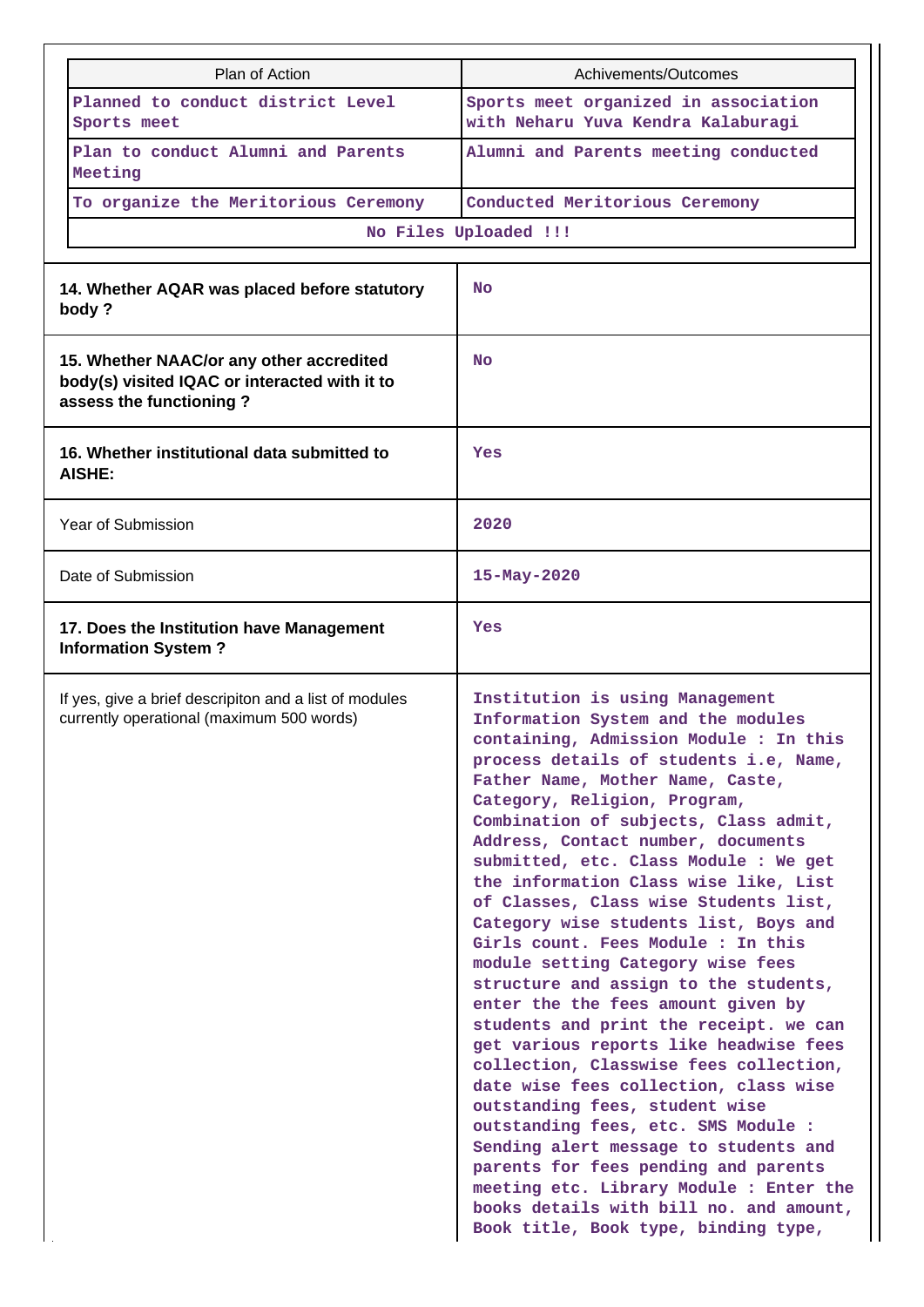**vendor name, author name, Volume, pages, etc. Books issues in circular section each day for each class and returned or renew books every week. News paper received every day is entered and received magazines of different issues like fortnight issues, monthly issues, bimonthly issues, quarterly issues, bi yearly issues and yearly issues.**

# **Part B**

# **CRITERION I – CURRICULAR ASPECTS**

#### **1.1 – Curriculum Planning and Implementation**

 1.1.1 – Institution has the mechanism for well planned curriculum delivery and documentation. Explain in 500 words

 **A planed mechanism is fallowed in the institution for curriculum deliver and documentation. Curriculum is divided into 4 months at the beginning of each semester. Accordingly teaching plan is prepared taking into consideration of holidays, local holidays and strikes. Number of teaching hours allotted is taken into consideration. Teaching plan prepared by a teacher is cross verified and finally it is entered in the work done register. Work done register is verified by IQAC committee or principal. Most of the time teacher may go on leave due to personal work or miner illness, under such condition extra class is planned and executed. If the curriculum is revised teachers will discus among peer or reading reference books come to a conclusion. Most of the time teachers will fallow chalk and talk methodology. Few teachers will fallow power point presentation along with regular black board teaching. Some teacher conduct seminar among students this will inculcate confidence to student. Documentation of work done register, teaching plan and attendance register will be done by the teachers themselves. At the end of each semester counter sign is taken by HOD and Principal. Such documents are preserved in IQAC cell. IQAC cell maintain 5 years of records.**

|                                                                                                                                           | 1.1.2 – Certificate/ Diploma Courses introduced during the academic year                                                                                                 |                  |                          |                      |                                                 |                      |
|-------------------------------------------------------------------------------------------------------------------------------------------|--------------------------------------------------------------------------------------------------------------------------------------------------------------------------|------------------|--------------------------|----------------------|-------------------------------------------------|----------------------|
|                                                                                                                                           | Certificate                                                                                                                                                              | Diploma Courses  | Dates of<br>Introduction | <b>Duration</b>      | Focus on employ<br>ability/entreprene<br>urship | Skill<br>Development |
|                                                                                                                                           | N/A                                                                                                                                                                      | N/A              | Nil                      | 0                    | N/A                                             | N/A                  |
|                                                                                                                                           | 1.2 - Academic Flexibility                                                                                                                                               |                  |                          |                      |                                                 |                      |
|                                                                                                                                           | 1.2.1 – New programmes/courses introduced during the academic year                                                                                                       |                  |                          |                      |                                                 |                      |
|                                                                                                                                           |                                                                                                                                                                          | Programme/Course | Programme Specialization |                      | Dates of Introduction                           |                      |
|                                                                                                                                           | Nill                                                                                                                                                                     |                  | N/A                      |                      | Nill                                            |                      |
|                                                                                                                                           | No file uploaded.                                                                                                                                                        |                  |                          |                      |                                                 |                      |
|                                                                                                                                           | 1.2.2 – Programmes in which Choice Based Credit System (CBCS)/Elective course system implemented at the<br>affiliated Colleges (if applicable) during the academic year. |                  |                          |                      |                                                 |                      |
| Programme Specialization<br>Name of programmes adopting<br>Date of implementation of<br><b>CBCS</b><br><b>CBCS/Elective Course System</b> |                                                                                                                                                                          |                  |                          |                      |                                                 |                      |
|                                                                                                                                           |                                                                                                                                                                          | <b>BA</b>        | Science, Sociology,      | Economics, Political |                                                 | 10/06/2019           |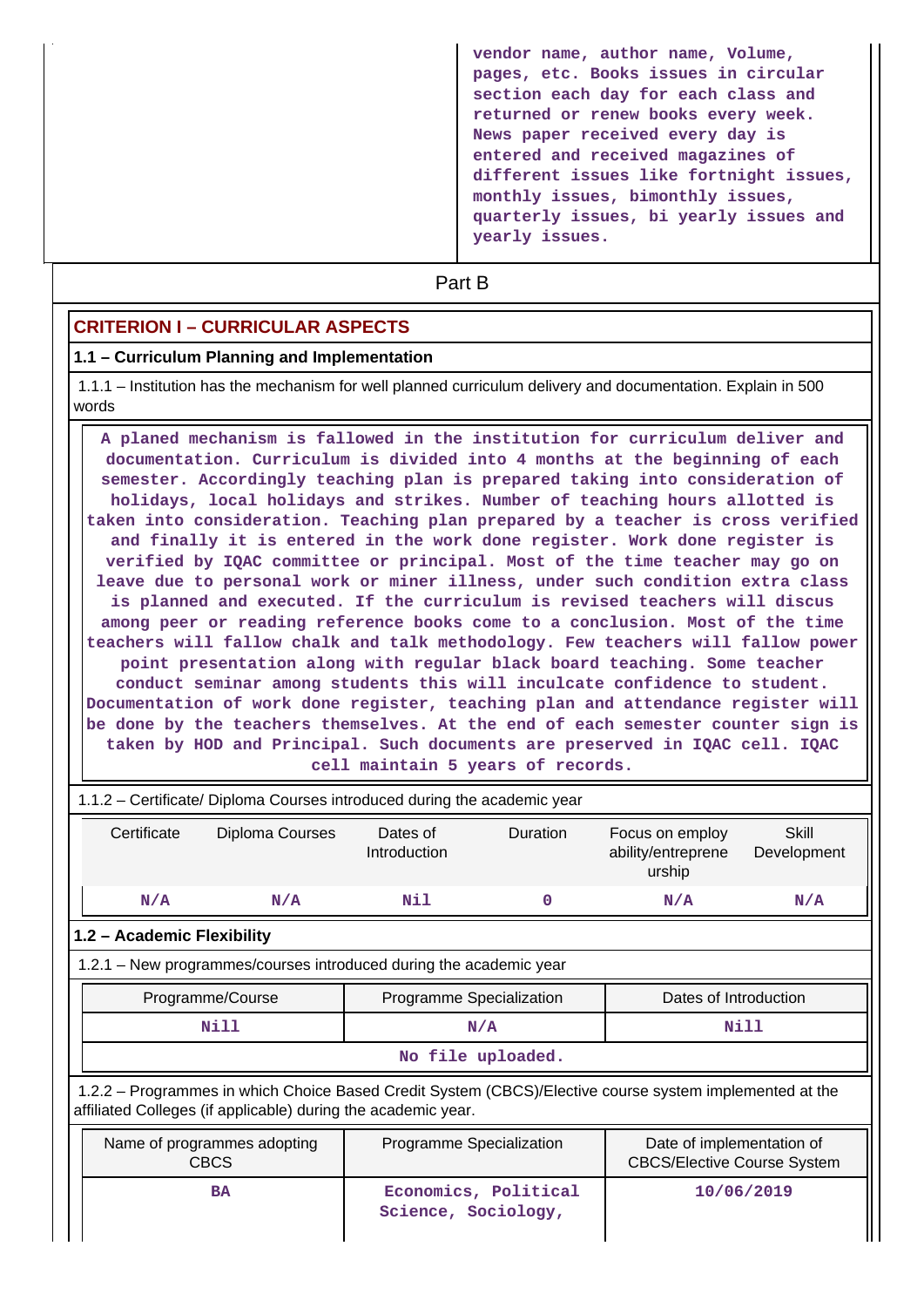|                                                                                                                                                                                                                                                                                                                                                                                                           | Generic Elective Subjects                                                        |  |                                                              |  |  |
|-----------------------------------------------------------------------------------------------------------------------------------------------------------------------------------------------------------------------------------------------------------------------------------------------------------------------------------------------------------------------------------------------------------|----------------------------------------------------------------------------------|--|--------------------------------------------------------------|--|--|
| <b>BA</b>                                                                                                                                                                                                                                                                                                                                                                                                 | History, Political<br>Science, Optional<br>Kannada, Generic Elective<br>Subjects |  | 10/06/2019                                                   |  |  |
| <b>BCom</b>                                                                                                                                                                                                                                                                                                                                                                                               | Commerce, Generic<br>Elective Subject                                            |  | 10/06/2019                                                   |  |  |
| <b>BSC</b>                                                                                                                                                                                                                                                                                                                                                                                                | Physics, Chemistry,<br>Mathematics                                               |  | 10/06/2019                                                   |  |  |
| <b>BSC</b>                                                                                                                                                                                                                                                                                                                                                                                                | Chemistry, Botany,<br>Zoology                                                    |  | 10/06/2019                                                   |  |  |
| <b>BSC</b>                                                                                                                                                                                                                                                                                                                                                                                                | Physics, Mathematics,<br>Computer Science                                        |  | 10/06/2019                                                   |  |  |
| 1.2.3 - Students enrolled in Certificate/ Diploma Courses introduced during the year                                                                                                                                                                                                                                                                                                                      |                                                                                  |  |                                                              |  |  |
| Certificate<br>Diploma Course                                                                                                                                                                                                                                                                                                                                                                             |                                                                                  |  |                                                              |  |  |
| <b>Number of Students</b>                                                                                                                                                                                                                                                                                                                                                                                 | Nil                                                                              |  | Nil                                                          |  |  |
| 1.3 - Curriculum Enrichment                                                                                                                                                                                                                                                                                                                                                                               |                                                                                  |  |                                                              |  |  |
| 1.3.1 – Value-added courses imparting transferable and life skills offered during the year                                                                                                                                                                                                                                                                                                                |                                                                                  |  |                                                              |  |  |
| <b>Value Added Courses</b>                                                                                                                                                                                                                                                                                                                                                                                | Date of Introduction                                                             |  | Number of Students Enrolled                                  |  |  |
| $\mathbf 0$                                                                                                                                                                                                                                                                                                                                                                                               | Nill                                                                             |  | Nill                                                         |  |  |
| No file uploaded.                                                                                                                                                                                                                                                                                                                                                                                         |                                                                                  |  |                                                              |  |  |
| 1.3.2 – Field Projects / Internships under taken during the year                                                                                                                                                                                                                                                                                                                                          |                                                                                  |  |                                                              |  |  |
| Project/Programme Title                                                                                                                                                                                                                                                                                                                                                                                   | Programme Specialization                                                         |  | No. of students enrolled for Field<br>Projects / Internships |  |  |
| <b>Nill</b>                                                                                                                                                                                                                                                                                                                                                                                               | Nil                                                                              |  | <b>Nill</b>                                                  |  |  |
|                                                                                                                                                                                                                                                                                                                                                                                                           | No file uploaded.                                                                |  |                                                              |  |  |
| 1.4 - Feedback System                                                                                                                                                                                                                                                                                                                                                                                     |                                                                                  |  |                                                              |  |  |
| 1.4.1 – Whether structured feedback received from all the stakeholders.                                                                                                                                                                                                                                                                                                                                   |                                                                                  |  |                                                              |  |  |
| <b>Students</b>                                                                                                                                                                                                                                                                                                                                                                                           |                                                                                  |  | Yes                                                          |  |  |
| Teachers                                                                                                                                                                                                                                                                                                                                                                                                  |                                                                                  |  | Nill                                                         |  |  |
| <b>Employers</b>                                                                                                                                                                                                                                                                                                                                                                                          |                                                                                  |  | Nill                                                         |  |  |
| Alumni                                                                                                                                                                                                                                                                                                                                                                                                    |                                                                                  |  | Yes                                                          |  |  |
| Parents                                                                                                                                                                                                                                                                                                                                                                                                   | Yes                                                                              |  |                                                              |  |  |
| 1.4.2 – How the feedback obtained is being analyzed and utilized for overall development of the institution?<br>(maximum 500 words)                                                                                                                                                                                                                                                                       |                                                                                  |  |                                                              |  |  |
| <b>Feedback Obtained</b>                                                                                                                                                                                                                                                                                                                                                                                  |                                                                                  |  |                                                              |  |  |
| This year an attempt is made to take feedback by using google docs. As this is<br>introduced this year few samples of feedback was taken. First we have developed<br>our own questionnaires pertaining to a teacher. Feedback of teacher by students<br>, teacher, alumni and parents. We have called a meeting of present students,<br>and alumni In this meeting use of google dogs was demonstrated to |                                                                                  |  |                                                              |  |  |

**Parents and alumni. In this meeting use of google docs was demonstrated to stake holders using there cell phones and email ID. One advantage is that the analyzing is done automatically in google docs. This will helps the institution in strengthening teachers quality. We want to increase the feedback to at least**

II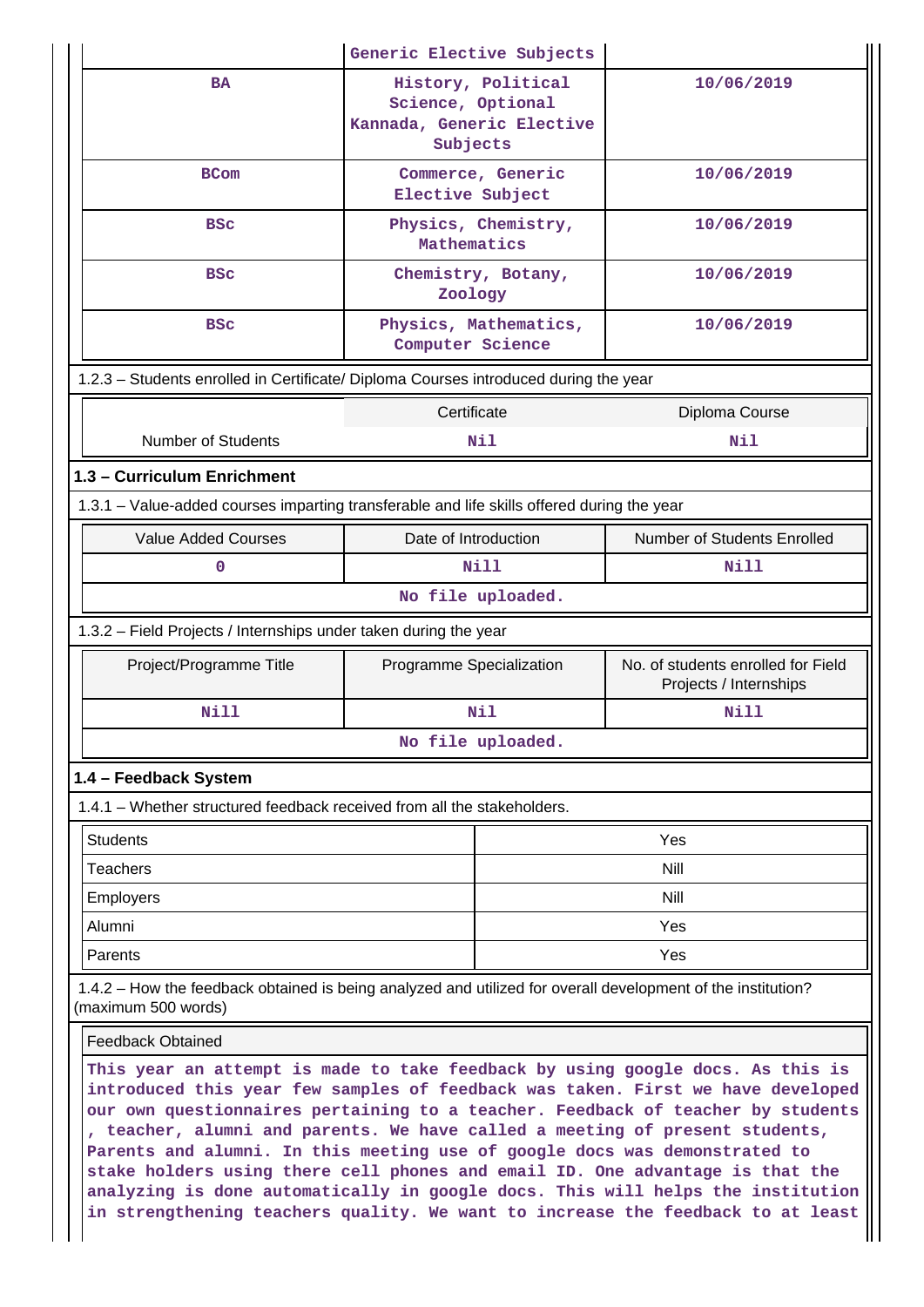# **CRITERION II – TEACHING- LEARNING AND EVALUATION**

## **2.1 – Student Enrolment and Profile**

| 2.1.1 - Demand Ratio during the year |  |
|--------------------------------------|--|
|                                      |  |

| Name of the<br>Programme | Programme<br>Specialization                       | Number of seats<br>available | Number of<br>Application received | <b>Students Enrolled</b> |
|--------------------------|---------------------------------------------------|------------------------------|-----------------------------------|--------------------------|
| <b>BA</b>                | Economics,<br>Political<br>Science,<br>Sociology  | 135                          | 17                                | 17                       |
| <b>BA</b>                | History,<br>Political<br>Science, Opt<br>Kannatak | 135                          | 16                                | 16                       |
| <b>BSC</b>               | Physics,<br>Chemistry,<br>Mathematics             | 30                           | 19                                | 19                       |
| <b>BSC</b>               | Chemistry,<br>Botany, Zoology                     | 30                           | 20                                | 20                       |
| <b>BSC</b>               | Physics,<br>Mathematics,<br>Computer<br>Science   | 30                           | 22                                | 22                       |
| <b>BCom</b>              | Commerce                                          | 90                           | 86                                | 86                       |
|                          |                                                   | No file uploaded.            |                                   |                          |

# **2.2 – Catering to Student Diversity**

2.2.1 – Student - Full time teacher ratio (current year data)

| Year | Number of<br>students enrolled students enrolled<br>in the institution<br>(UG) | Number of<br>in the institution<br>(PG) | Number of<br>fulltime teachers<br>available in the<br>institution<br>teaching only UG teaching only PG<br>courses | Number of<br>fulltime teachers<br>available in the<br>institution<br>courses | Number of<br>teachers<br>teaching both UG<br>and PG courses |
|------|--------------------------------------------------------------------------------|-----------------------------------------|-------------------------------------------------------------------------------------------------------------------|------------------------------------------------------------------------------|-------------------------------------------------------------|
| 2019 | 445                                                                            | Nill                                    | 22                                                                                                                | Nill                                                                         | 22                                                          |

# **2.3 – Teaching - Learning Process**

 2.3.1 – Percentage of teachers using ICT for effective teaching with Learning Management Systems (LMS), Elearning resources etc. (current year data)

| Number of<br>Teachers on Roll                | Number of<br>teachers using<br>ICT (LMS, e-<br>Resources) | <b>ICT Tools and</b><br>resources<br>available | Number of ICT<br>enabled<br><b>Classrooms</b> | Numberof smart<br>classrooms | E-resources and<br>techniques used |  |  |  |
|----------------------------------------------|-----------------------------------------------------------|------------------------------------------------|-----------------------------------------------|------------------------------|------------------------------------|--|--|--|
| 22 <sub>2</sub>                              |                                                           | Nill<br>Nill                                   |                                               |                              |                                    |  |  |  |
| View File of ICT Tools and resources         |                                                           |                                                |                                               |                              |                                    |  |  |  |
| View File of E-resources and techniques used |                                                           |                                                |                                               |                              |                                    |  |  |  |

2.3.2 – Students mentoring system available in the institution? Give details. (maximum 500 words)

 Mentor ward system is existing in our institution which monitors progress of a student and help for the overall development. Arts and Commerce faculties are given mentor ship based on the subject and class he handles. In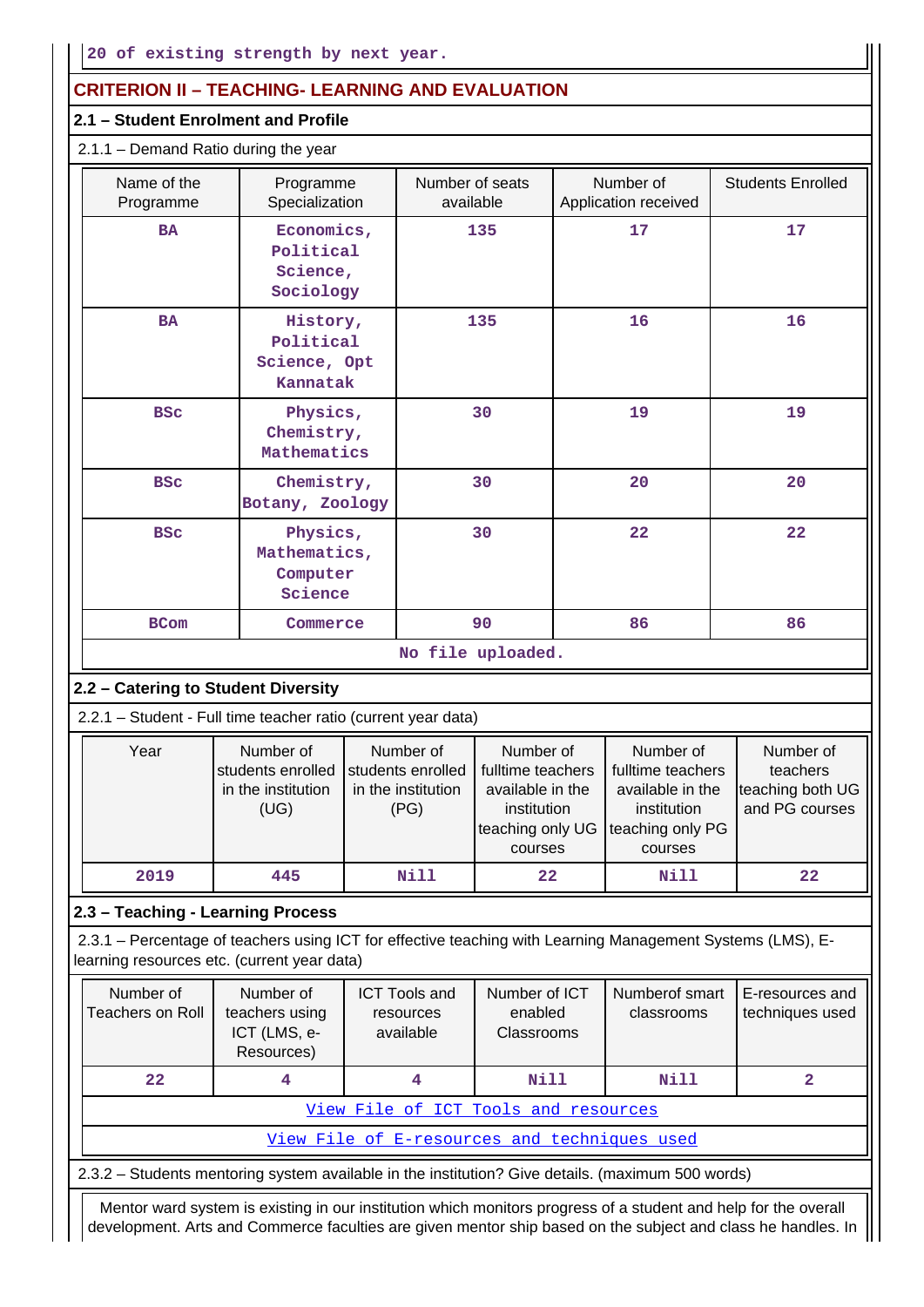case of practical subjects they are given according to the number of batches. A mentor carries a profile of a student which includes complete information of student with examination track records. This will helps mentor to asses the mentee and weaknesses are pointed out. To overcome these constructive suggestions are given to student.

| Number of students enrolled in the<br>institution | Number of fulltime teachers | Mentor: Mentee Ratio |
|---------------------------------------------------|-----------------------------|----------------------|
| 445                                               | 22                          | 1:20                 |

#### **2.4 – Teacher Profile and Quality**

2.4.1 – Number of full time teachers appointed during the year

| No. of sanctioned<br>positions | No. of filled positions | Vacant positions | Positions filled during<br>the current year | No. of faculty with<br>Ph.D |
|--------------------------------|-------------------------|------------------|---------------------------------------------|-----------------------------|
| 38                             | 22                      | 16               | Nill                                        |                             |

 2.4.2 – Honours and recognition received by teachers (received awards, recognition, fellowships at State, National, International level from Government, recognised bodies during the year )

| Year of Award     | Name of full time teachers<br>receiving awards from<br>state level, national level,<br>international level | Designation | Name of the award,<br>fellowship, received from<br>Government or recognized<br>bodies |  |  |  |  |  |
|-------------------|------------------------------------------------------------------------------------------------------------|-------------|---------------------------------------------------------------------------------------|--|--|--|--|--|
| 2019              | Nil                                                                                                        | Nill        | N/A                                                                                   |  |  |  |  |  |
| No file uploaded. |                                                                                                            |             |                                                                                       |  |  |  |  |  |

## **2.5 – Evaluation Process and Reforms**

 2.5.1 – Number of days from the date of semester-end/ year- end examination till the declaration of results during the year

| Programme Name | Programme Code    | Semester/year | semester-end/year-<br>end examination | Last date of the last Date of declaration of<br>results of semester-<br>end/year-end<br>examination |  |  |  |
|----------------|-------------------|---------------|---------------------------------------|-----------------------------------------------------------------------------------------------------|--|--|--|
| <b>BCom</b>    | BCom <sub>2</sub> |               | 26/10/2019                            | 15/12/2020                                                                                          |  |  |  |
| View File      |                   |               |                                       |                                                                                                     |  |  |  |

# 2.5.2 – Reforms initiated on Continuous Internal Evaluation(CIE) system at the institutional level (250 words)

 **Internal Examination are conducted as per Norms of Gulbarga University Kalaburagi. Internal assignment is of 20 marks and 80 marks for theory. Practical Examination are conducted with 10 marks for IA and 40 marks for main examination. The date of Internal Examination is brought to the notice of students well in advanced through calendar of event and hoisting in our college website and also Notice Board. The subject teacher prepare the question papers well in advance and the examinations are conducted according to the time table prepared by examination committee. The committee monitors all the activities of Internal Examination. Soon after examinations answer paper bundles along with absent report and blank marks list is given to the concerned teacher for evaluation work. After 15 days results are announced. Counciling is done to the students who have scored less marks in the subjects by respective mentors.**

 2.5.3 – Academic calendar prepared and adhered for conduct of Examination and other related matters (250 words)

 **Our institution follows the calendar of events prepared by Gulbarga University Kalaburagi and also calendar event prepared by college. Most of the time we strictly adhere to both the calendar of events , Culture and sports activities are given separate slots, accordingly the activities are carried out, usually**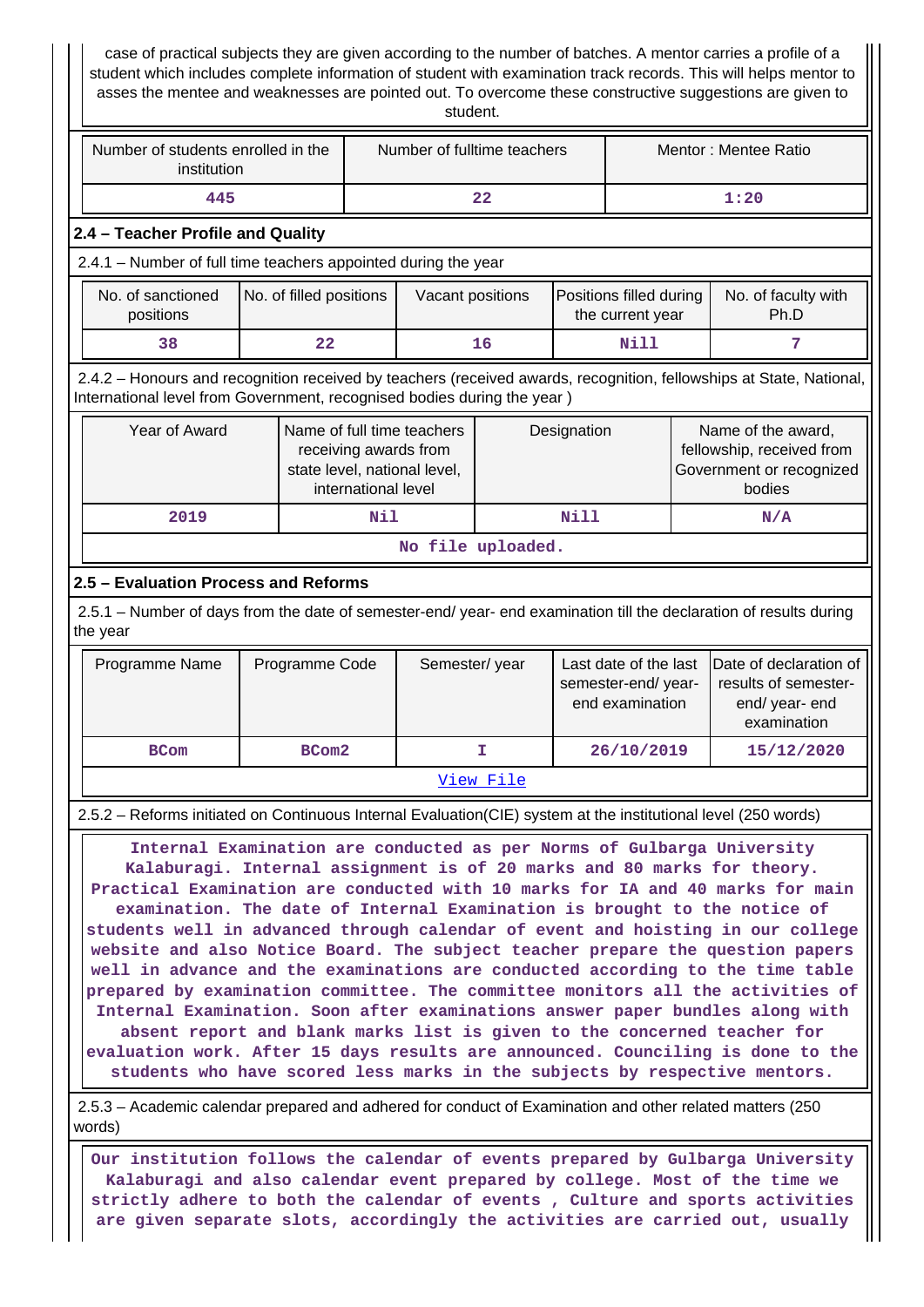## **2.6 – Student Performance and Learning Outcomes**

 2.6.1 – Program outcomes, program specific outcomes and course outcomes for all programs offered by the institution are stated and displayed in website of the institution (to provide the weblink)

[http://www.ssmargolcollege.org/Program\\_Outcomes/Program\\_Outcomes.pdf](http://www.ssmargolcollege.org/Program_Outcomes/Program_Outcomes.pdf)

## 2.6.2 – Pass percentage of students

|                   | Programme<br>Code | Programme<br>Name | Programme<br>Specialization                              | Number of<br>students<br>appeared in the<br>final year<br>examination | Number of<br>students passed<br>in final year<br>examination | Pass Percentage |  |  |
|-------------------|-------------------|-------------------|----------------------------------------------------------|-----------------------------------------------------------------------|--------------------------------------------------------------|-----------------|--|--|
|                   | <b>BA</b>         | <b>BA</b>         | History,<br>Political<br>Science,<br>Optional<br>Kannada | 10                                                                    | 10                                                           | 100             |  |  |
|                   | <b>BA</b>         | <b>BA</b>         | Economics,<br>Political<br>Science,<br>Sociology         | 1                                                                     | 1                                                            |                 |  |  |
| No file uploaded. |                   |                   |                                                          |                                                                       |                                                              |                 |  |  |

## **2.7 – Student Satisfaction Survey**

 2.7.1 – Student Satisfaction Survey (SSS) on overall institutional performance (Institution may design the questionnaire) (results and details be provided as weblink)

http://www.ssmargolcollege.org/SSS\_Feedback/SSMC\_SSS\_2019-20.pdf

## **CRITERION III – RESEARCH, INNOVATIONS AND EXTENSION**

## **3.1 – Resource Mobilization for Research**

|  |  |  |  |  | 3.1.1 - Research funds sanctioned and received from various agencies, industry and other organisations |
|--|--|--|--|--|--------------------------------------------------------------------------------------------------------|
|  |  |  |  |  |                                                                                                        |

| Nature of the Project | <b>Duration</b> | Name of the funding<br>agency | Total grant<br>sanctioned | Amount received<br>during the year |  |  |  |  |
|-----------------------|-----------------|-------------------------------|---------------------------|------------------------------------|--|--|--|--|
| Nill                  |                 |                               |                           |                                    |  |  |  |  |
| No file uploaded.     |                 |                               |                           |                                    |  |  |  |  |

#### **3.2 – Innovation Ecosystem**

 3.2.1 – Workshops/Seminars Conducted on Intellectual Property Rights (IPR) and Industry-Academia Innovative practices during the year

| Title of workshop/seminar                                                                            |                 | Name of the Dept. |                 |                         |               | Date                   |                         |  |
|------------------------------------------------------------------------------------------------------|-----------------|-------------------|-----------------|-------------------------|---------------|------------------------|-------------------------|--|
| N/A                                                                                                  |                 | N/A               |                 |                         |               |                        |                         |  |
| 3.2.2 - Awards for Innovation won by Institution/Teachers/Research scholars/Students during the year |                 |                   |                 |                         |               |                        |                         |  |
| Title of the innovation                                                                              | Name of Awardee |                   | Awarding Agency |                         | Date of award |                        | Category                |  |
|                                                                                                      |                 |                   |                 |                         |               | <b>Nill</b>            |                         |  |
|                                                                                                      |                 |                   |                 | No file uploaded.       |               |                        |                         |  |
| 3.2.3 – No. of Incubation centre created, start-ups incubated on campus during the year              |                 |                   |                 |                         |               |                        |                         |  |
| Incubation<br>Center                                                                                 | Name            |                   | Sponsered By    | Name of the<br>Start-up |               | Nature of Start-<br>up | Date of<br>Commencement |  |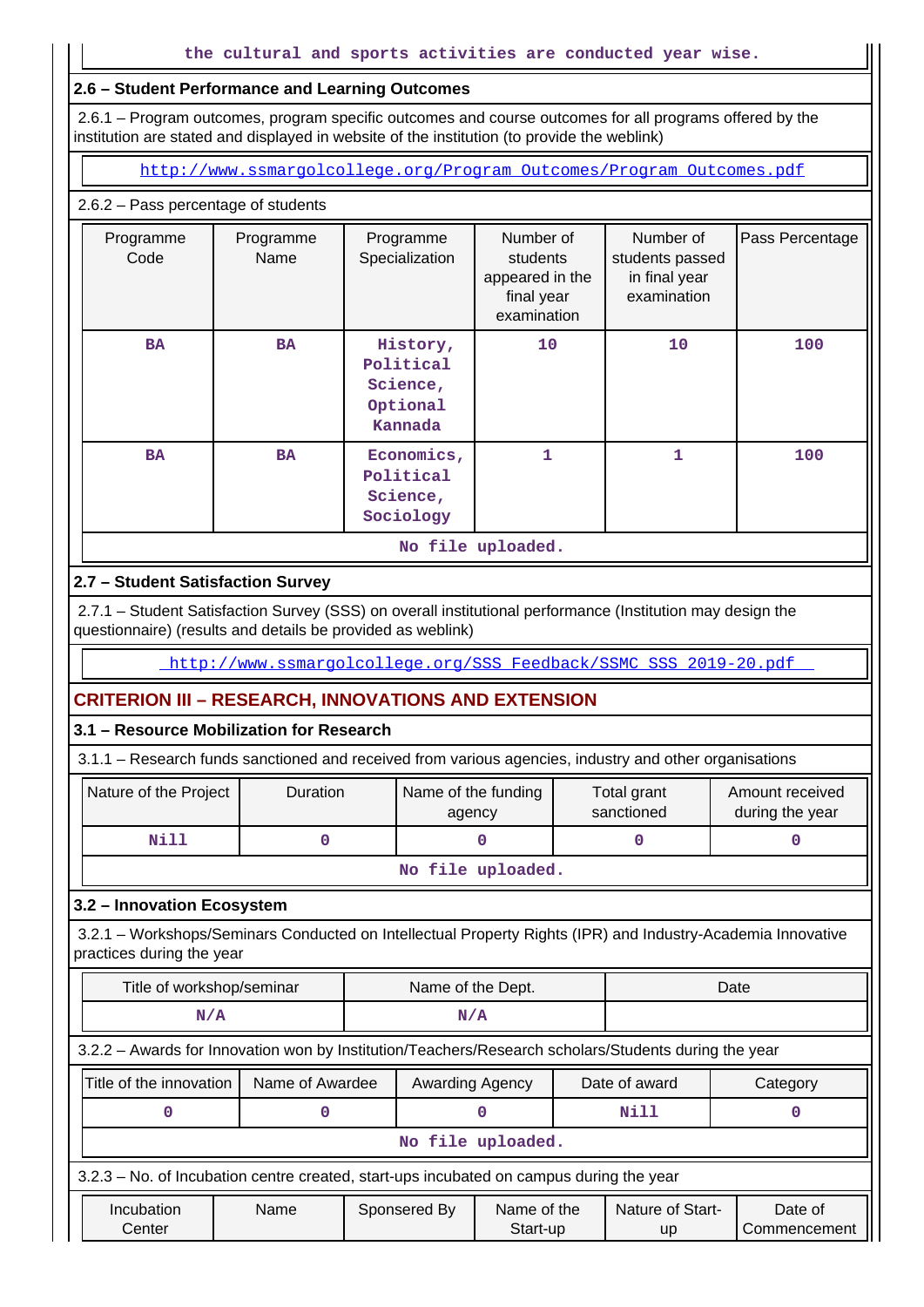|                          | 0                                                                                                                                                                     |              | 0                      |               |                            | $\mathbf 0$       |                         | 0                                                          |                       | $\mathbf 0$                              |               | <b>Nill</b>                                     |
|--------------------------|-----------------------------------------------------------------------------------------------------------------------------------------------------------------------|--------------|------------------------|---------------|----------------------------|-------------------|-------------------------|------------------------------------------------------------|-----------------------|------------------------------------------|---------------|-------------------------------------------------|
|                          |                                                                                                                                                                       |              |                        |               |                            | No file uploaded. |                         |                                                            |                       |                                          |               |                                                 |
|                          | 3.3 - Research Publications and Awards                                                                                                                                |              |                        |               |                            |                   |                         |                                                            |                       |                                          |               |                                                 |
|                          | 3.3.1 - Incentive to the teachers who receive recognition/awards                                                                                                      |              |                        |               |                            |                   |                         |                                                            |                       |                                          |               |                                                 |
|                          |                                                                                                                                                                       | <b>State</b> |                        |               |                            | National          |                         |                                                            |                       |                                          | International |                                                 |
|                          |                                                                                                                                                                       | 0            |                        |               |                            | 0                 |                         |                                                            |                       |                                          | 0             |                                                 |
|                          | 3.3.2 - Ph. Ds awarded during the year (applicable for PG College, Research Center)                                                                                   |              |                        |               |                            |                   |                         |                                                            |                       |                                          |               |                                                 |
|                          |                                                                                                                                                                       |              | Name of the Department |               |                            |                   | Number of PhD's Awarded |                                                            |                       |                                          |               |                                                 |
|                          |                                                                                                                                                                       |              | 0                      |               |                            |                   |                         |                                                            |                       | Nill                                     |               |                                                 |
|                          | 3.3.3 - Research Publications in the Journals notified on UGC website during the year                                                                                 |              |                        |               |                            |                   |                         |                                                            |                       |                                          |               |                                                 |
|                          | <b>Type</b>                                                                                                                                                           |              |                        |               | Department                 |                   |                         | Number of Publication<br>Average Impact Factor (if<br>any) |                       |                                          |               |                                                 |
|                          | International                                                                                                                                                         |              |                        |               | Chemistry                  |                   |                         | 1                                                          |                       |                                          |               | 1.02                                            |
|                          | International                                                                                                                                                         |              |                        |               | Chemistry                  |                   |                         | 1                                                          |                       |                                          |               | Nill                                            |
|                          |                                                                                                                                                                       |              |                        |               |                            | No file uploaded. |                         |                                                            |                       |                                          |               |                                                 |
|                          | 3.3.4 - Books and Chapters in edited Volumes / Books published, and papers in National/International Conference<br>Proceedings per Teacher during the year            |              |                        |               |                            |                   |                         |                                                            |                       |                                          |               |                                                 |
|                          | Department                                                                                                                                                            |              |                        |               |                            |                   |                         |                                                            | Number of Publication |                                          |               |                                                 |
|                          |                                                                                                                                                                       |              | Kannada                |               |                            |                   |                         |                                                            |                       | $\mathbf{2}$                             |               |                                                 |
|                          | Economics                                                                                                                                                             |              |                        |               |                            |                   |                         |                                                            |                       | 4                                        |               |                                                 |
|                          |                                                                                                                                                                       |              | Chemistry              |               |                            |                   |                         |                                                            |                       | 1                                        |               |                                                 |
|                          |                                                                                                                                                                       |              |                        |               |                            | No file uploaded. |                         |                                                            |                       |                                          |               |                                                 |
|                          | 3.3.5 - Bibliometrics of the publications during the last Academic year based on average citation index in Scopus/<br>Web of Science or PubMed/ Indian Citation Index |              |                        |               |                            |                   |                         |                                                            |                       |                                          |               |                                                 |
|                          | Title of the                                                                                                                                                          |              | Name of                |               | Title of journal           | Year of           |                         | <b>Citation Index</b>                                      |                       | Institutional                            |               | Number of                                       |
|                          | Paper                                                                                                                                                                 |              | Author                 |               |                            | publication       |                         |                                                            |                       | affiliation as<br>mentioned in           |               | citations<br>excluding self                     |
|                          |                                                                                                                                                                       |              |                        |               |                            |                   |                         |                                                            |                       | the publication                          |               | citation                                        |
|                          | $\mathbf 0$                                                                                                                                                           |              | $\mathbf 0$            |               | 0                          |                   | <b>Nill</b>             | $\mathbf 0$                                                |                       | $\mathbf 0$                              |               | <b>Nill</b>                                     |
|                          |                                                                                                                                                                       |              |                        |               |                            | No file uploaded. |                         |                                                            |                       |                                          |               |                                                 |
|                          | 3.3.6 - h-Index of the Institutional Publications during the year. (based on Scopus/ Web of science)                                                                  |              |                        |               |                            |                   |                         |                                                            |                       |                                          |               |                                                 |
|                          | Title of the<br>Paper                                                                                                                                                 |              | Name of<br>Author      |               | Title of journal           | publication       | Year of                 | h-index                                                    |                       | Number of<br>citations<br>excluding self |               | Institutional<br>affiliation as<br>mentioned in |
|                          |                                                                                                                                                                       |              |                        |               |                            |                   |                         |                                                            |                       | citation                                 |               | the publication                                 |
|                          | 0                                                                                                                                                                     |              | $\mathbf 0$            |               | 0                          |                   | <b>Nill</b>             | Nill                                                       |                       | Nill                                     |               | 0                                               |
|                          |                                                                                                                                                                       |              |                        |               |                            | No file uploaded. |                         |                                                            |                       |                                          |               |                                                 |
|                          | 3.3.7 - Faculty participation in Seminars/Conferences and Symposia during the year:                                                                                   |              |                        |               |                            |                   |                         |                                                            |                       |                                          |               |                                                 |
|                          | Number of Faculty                                                                                                                                                     |              |                        | International |                            | National          |                         |                                                            | <b>State</b>          |                                          |               | Local                                           |
|                          | Attended/Semi<br>nars/Workshops                                                                                                                                       |              |                        | 2             |                            |                   | 20                      |                                                            | 10                    |                                          |               | <b>Nill</b>                                     |
| <b>Nill</b><br>Presented |                                                                                                                                                                       |              |                        | $\mathbf{2}$  | <b>Nill</b><br><b>Nill</b> |                   |                         |                                                            |                       |                                          |               |                                                 |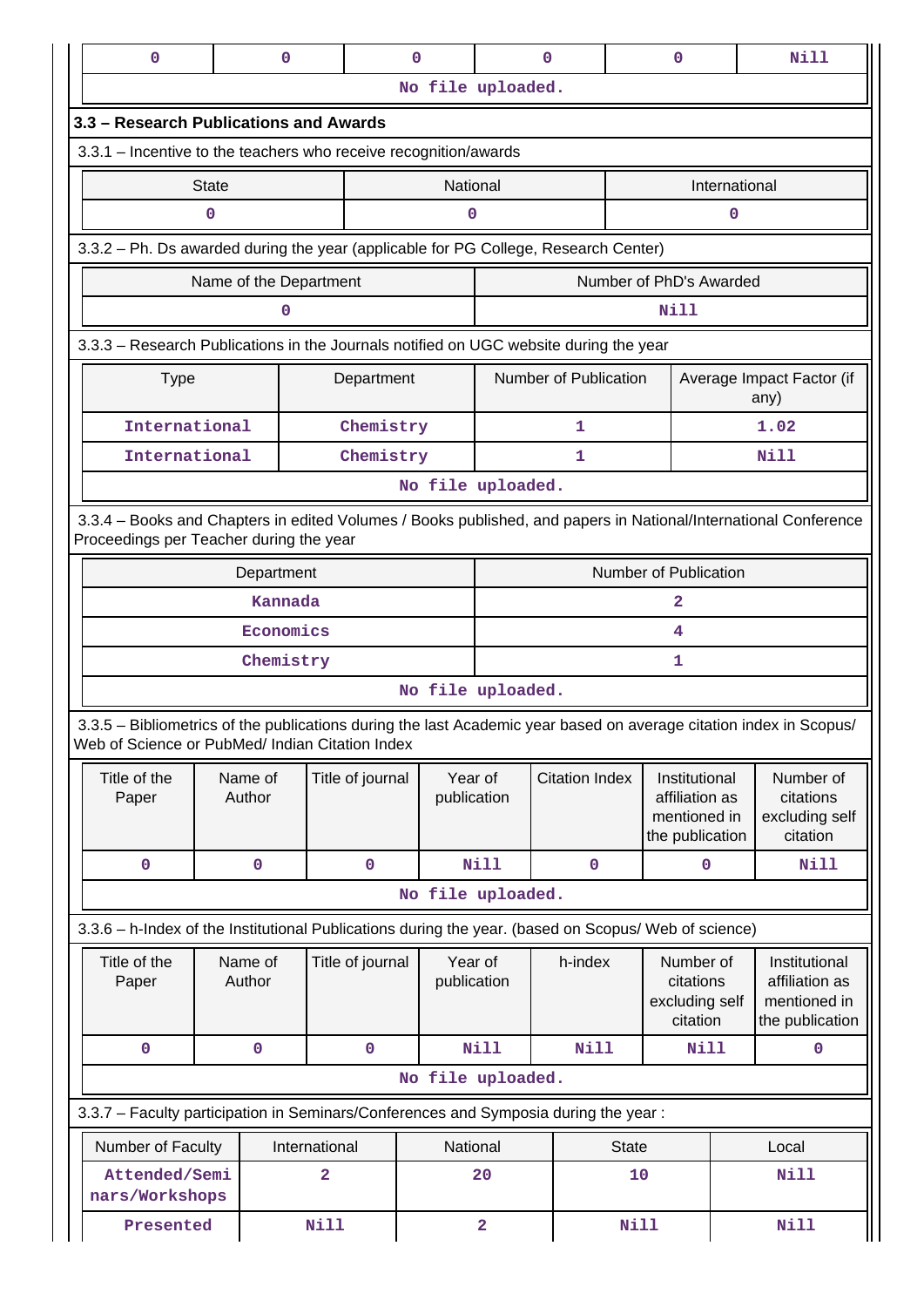**papers**

**No file uploaded.**

## **3.4 – Extension Activities**

 3.4.1 – Number of extension and outreach programmes conducted in collaboration with industry, community and Non- Government Organisations through NSS/NCC/Red cross/Youth Red Cross (YRC) etc., during the year

| Title of the activities | Organising unit/agency/<br>collaborating agency | Number of teachers<br>participated in such<br>activities | Number of students<br>participated in such<br>activities |  |  |  |  |  |
|-------------------------|-------------------------------------------------|----------------------------------------------------------|----------------------------------------------------------|--|--|--|--|--|
| COVID-19                | NSS Unit and                                    | ь                                                        | 30                                                       |  |  |  |  |  |
| <b>Awareness</b>        | Taluka                                          |                                                          |                                                          |  |  |  |  |  |
| Programmee              | Administration                                  |                                                          |                                                          |  |  |  |  |  |
| ata 141 a cualamada d   |                                                 |                                                          |                                                          |  |  |  |  |  |

**No file uploaded.**

 3.4.2 – Awards and recognition received for extension activities from Government and other recognized bodies during the year

| Name of the activity | Award/Recognition | <b>Awarding Bodies</b> | Number of students<br>Benefited |
|----------------------|-------------------|------------------------|---------------------------------|
| N/A                  | N/A               | N/A                    | Nill                            |
|                      |                   | No file uploaded.      |                                 |

 3.4.3 – Students participating in extension activities with Government Organisations, Non-Government Organisations and programmes such as Swachh Bharat, Aids Awareness, Gender Issue, etc. during the year

|          | Name of the scheme   Organising unit/Agen<br>cy/collaborating<br>agency | Name of the activity                                   | Number of teachers<br>participated in such<br>activites | Number of students<br>participated in such<br>activites |
|----------|-------------------------------------------------------------------------|--------------------------------------------------------|---------------------------------------------------------|---------------------------------------------------------|
| COVID-19 | Department of<br>Chemistry                                              | Preparation<br>of Hand<br>Sanitizer<br>during COVID-19 |                                                         | 30                                                      |

**No file uploaded.**

# **3.5 – Collaborations**

3.5.1 – Number of Collaborative activities for research, faculty exchange, student exchange during the year

|  | Nature of activity | Participant | Source of financial support | Duration |
|--|--------------------|-------------|-----------------------------|----------|
|  |                    |             |                             |          |
|  |                    |             | No file uploaded.           |          |

 3.5.2 – Linkages with institutions/industries for internship, on-the- job training, project work, sharing of research facilities etc. during the year

| Nature of linkage | Title of the<br>linkage | Name of the<br>partnering<br>institution/<br>industry<br>/research lab<br>with contact<br>details | <b>Duration From</b> | Duration To | Participant |  |  |  |
|-------------------|-------------------------|---------------------------------------------------------------------------------------------------|----------------------|-------------|-------------|--|--|--|
|                   | O                       | 0                                                                                                 | Nill                 | Nill        | 0           |  |  |  |
|                   | No file uploaded.       |                                                                                                   |                      |             |             |  |  |  |

 3.5.3 – MoUs signed with institutions of national, international importance, other universities, industries, corporate houses etc. during the year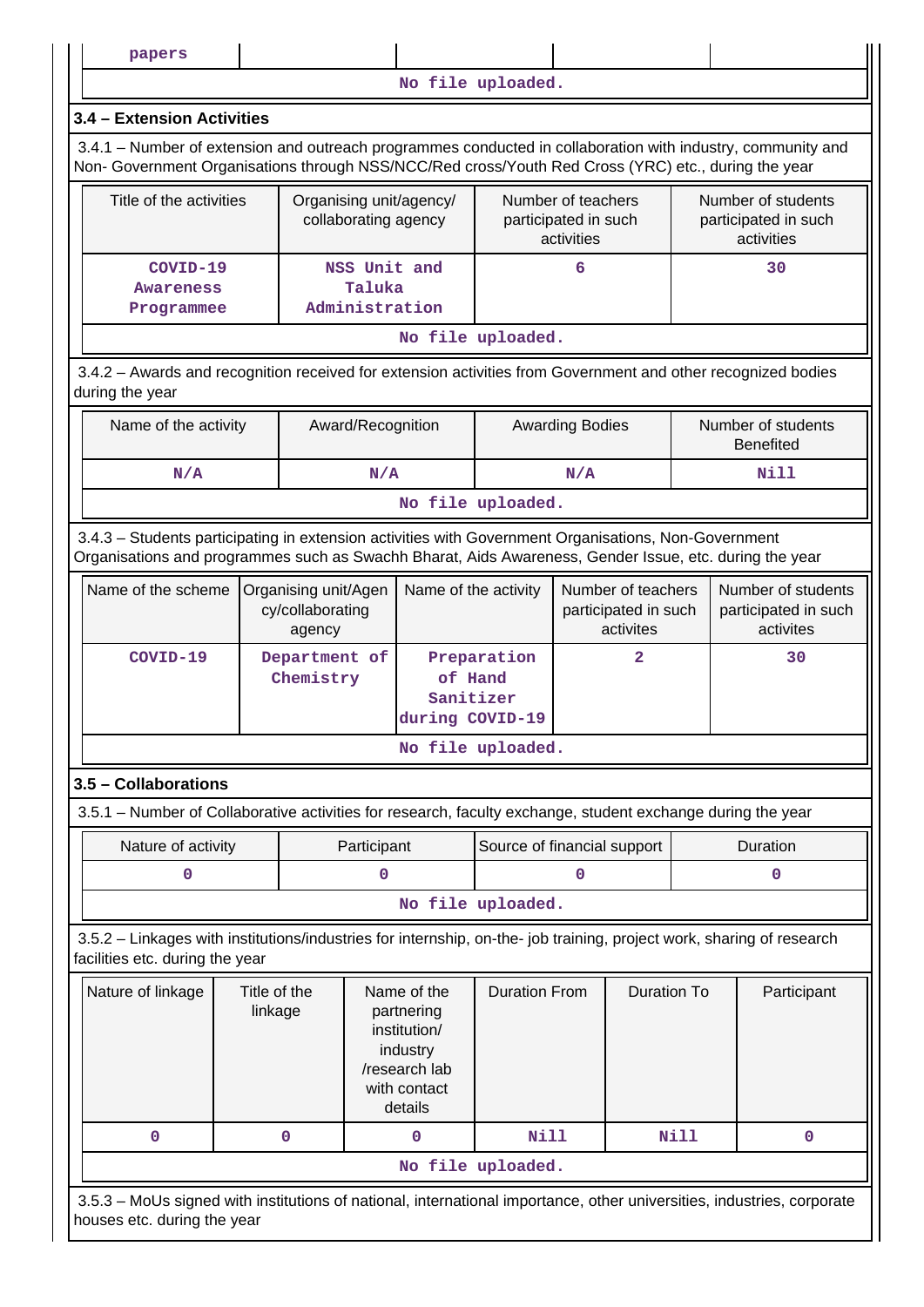|                           | Organisation                                        |       | Date of MoU signed                                                                             |                   | Number of<br>Purpose/Activities<br>students/teachers<br>participated under MoUs |                                                |  |          |                    |  |
|---------------------------|-----------------------------------------------------|-------|------------------------------------------------------------------------------------------------|-------------------|---------------------------------------------------------------------------------|------------------------------------------------|--|----------|--------------------|--|
|                           | $\mathbf{0}$                                        |       | Nill                                                                                           |                   |                                                                                 | $\Omega$                                       |  |          | N <sub>i</sub> 11  |  |
|                           |                                                     |       |                                                                                                | No file uploaded. |                                                                                 |                                                |  |          |                    |  |
|                           |                                                     |       | <b>CRITERION IV - INFRASTRUCTURE AND LEARNING RESOURCES</b>                                    |                   |                                                                                 |                                                |  |          |                    |  |
|                           | 4.1 - Physical Facilities                           |       |                                                                                                |                   |                                                                                 |                                                |  |          |                    |  |
|                           |                                                     |       | 4.1.1 - Budget allocation, excluding salary for infrastructure augmentation during the year    |                   |                                                                                 |                                                |  |          |                    |  |
|                           |                                                     |       | Budget allocated for infrastructure augmentation                                               |                   |                                                                                 | Budget utilized for infrastructure development |  |          |                    |  |
|                           |                                                     |       | 37                                                                                             |                   |                                                                                 |                                                |  | 29       |                    |  |
|                           |                                                     |       | 4.1.2 - Details of augmentation in infrastructure facilities during the year                   |                   |                                                                                 |                                                |  |          |                    |  |
|                           | <b>Facilities</b><br><b>Existing or Newly Added</b> |       |                                                                                                |                   |                                                                                 |                                                |  |          |                    |  |
| Existing<br>Class rooms   |                                                     |       |                                                                                                |                   |                                                                                 |                                                |  |          |                    |  |
| Laboratories<br>Existing  |                                                     |       |                                                                                                |                   |                                                                                 |                                                |  |          |                    |  |
| Seminar Halls<br>Existing |                                                     |       |                                                                                                |                   |                                                                                 |                                                |  |          |                    |  |
|                           |                                                     |       | Classrooms with LCD facilities                                                                 |                   |                                                                                 |                                                |  | Existing |                    |  |
|                           |                                                     |       | Classrooms with Wi-Fi OR LAN                                                                   |                   |                                                                                 |                                                |  | Existing |                    |  |
|                           |                                                     |       | Seminar halls with ICT facilities                                                              |                   |                                                                                 |                                                |  | Existing |                    |  |
|                           |                                                     |       | Number of important equipments<br>purchased (Greater than 1-0 lakh)<br>during the current year |                   |                                                                                 |                                                |  | Existing |                    |  |
|                           |                                                     |       | Value of the equipment purchased<br>during the year (rs. in lakhs)                             |                   |                                                                                 |                                                |  | Existing |                    |  |
|                           |                                                     |       |                                                                                                | No file uploaded. |                                                                                 |                                                |  |          |                    |  |
|                           | 4.2 - Library as a Learning Resource                |       |                                                                                                |                   |                                                                                 |                                                |  |          |                    |  |
|                           |                                                     |       | 4.2.1 - Library is automated {Integrated Library Management System (ILMS)}                     |                   |                                                                                 |                                                |  |          |                    |  |
|                           | Name of the ILMS<br>software                        |       | Nature of automation (fully<br>or patially)                                                    |                   |                                                                                 | Version                                        |  |          | Year of automation |  |
|                           | QualCampus                                          |       | Fully                                                                                          |                   |                                                                                 | <b>V10</b>                                     |  |          | 2012               |  |
|                           | 4.2.2 - Library Services                            |       |                                                                                                |                   |                                                                                 |                                                |  |          |                    |  |
|                           | Library<br>Service Type                             |       | Existing                                                                                       |                   |                                                                                 | Newly Added                                    |  | Total    |                    |  |
|                           | Text<br><b>Books</b>                                | 29972 | 1887389                                                                                        |                   | 672                                                                             | 68688                                          |  | 30644    | 1956077            |  |
|                           | Reference<br><b>Books</b>                           | 595   | 94686                                                                                          |                   | 49                                                                              | 10115                                          |  | 644      | 104801             |  |
|                           | Journals                                            | 110   | 82008                                                                                          |                   | 1                                                                               | 1200                                           |  | 111      | 83208              |  |
|                           | $e-$<br>Journals                                    | 9     | 47700                                                                                          |                   | 1                                                                               | 6050                                           |  | 10       | 53750              |  |
|                           | CD &<br>Video                                       | 48    | 3761                                                                                           |                   | <b>Nill</b>                                                                     | Nill                                           |  | 48       | 3761               |  |
|                           | Others (s                                           | 207   | 68068                                                                                          |                   | 6                                                                               | 6602                                           |  | 213      | 74670              |  |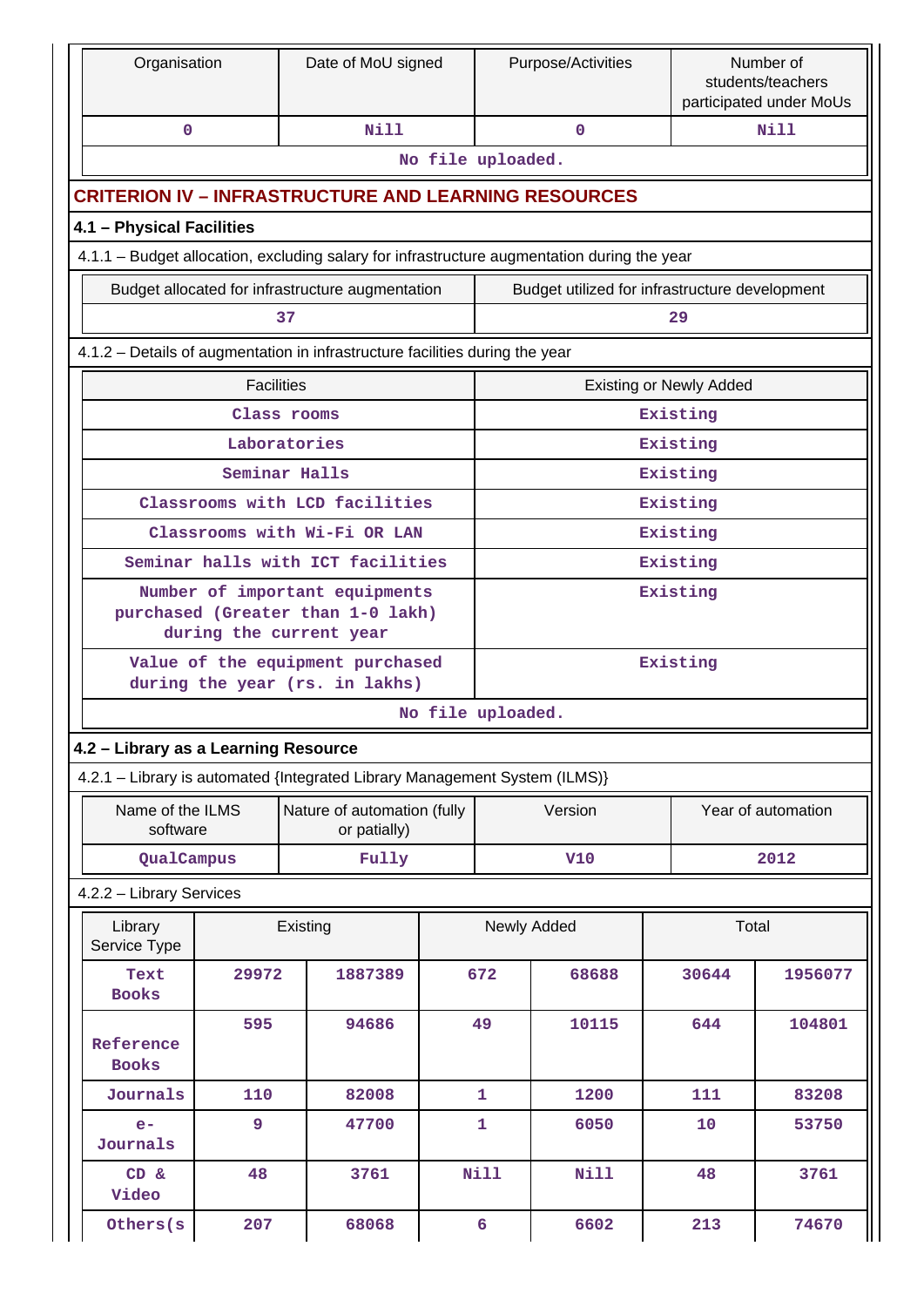**No file uploaded.** 4.2.3 – E-content developed by teachers such as: e-PG- Pathshala, CEC (under e-PG- Pathshala CEC (Under Graduate) SWAYAM other MOOCs platform NPTEL/NMEICT/any other Government initiatives & institutional (Learning Management System (LMS) etc Name of the Teacher | Name of the Module | Platform on which module is developed Date of launching econtent **0** 0 0 Nill **No file uploaded. 4.3 – IT Infrastructure** 4.3.1 – Technology Upgradation (overall)  $Type \mid Total Co$ mputers **Computer** Lab Internet Browsing centers **Computer Centers** Office Departme nts Available Bandwidt h (MBPS/ GBPS) **Others Existin g 30 16 2 5 0 5 3 500 0 Added 0 0 0 0 0 0 0 500 0 Total 30 16 2 5 0 5 3 1000 0** 4.3.2 – Bandwidth available of internet connection in the Institution (Leased line) **1 MBPS/ GBPS** 4.3.3 – Facility for e-content Name of the e-content development facility Frovide the link of the videos and media centre and recording facility  **Syllabus and Notes** [http://www.ssmargolcollege.org/studymat](http://www.ssmargolcollege.org/studymaterial.html) [erial.html](http://www.ssmargolcollege.org/studymaterial.html) **4.4 – Maintenance of Campus Infrastructure** 4.4.1 – Expenditure incurred on maintenance of physical facilities and academic support facilities, excluding salary component, during the year Assigned Budget on academic facilities Expenditure incurred on maintenance of academic facilities Assigned budget on physical facilities Expenditure incurredon maintenance of physical facilites  **15 14 16 16** 4.4.2 – Procedures and policies for maintaining and utilizing physical, academic and support facilities - laboratory, library, sports complex, computers, classrooms etc. (maximum 500 words) (information to be available in institutional Website, provide link) **Institution adopted annual budget for the academic, physical and maintenance facilities. At the beginning of the academic year budget will be prepared accordingly the utilization of the budget is done for the academic year. The budget depends on fees collections and budget allocated by management. Management allocate the budget depending on the deficit. The minor level problems of the equipment is done by teaching faculty of there respective departments. The physical facilities required is listed and a proposal is sent to management. With the approval of the management the issues of physical**

**facilities are solved. For Xerox machine, software and website the annual**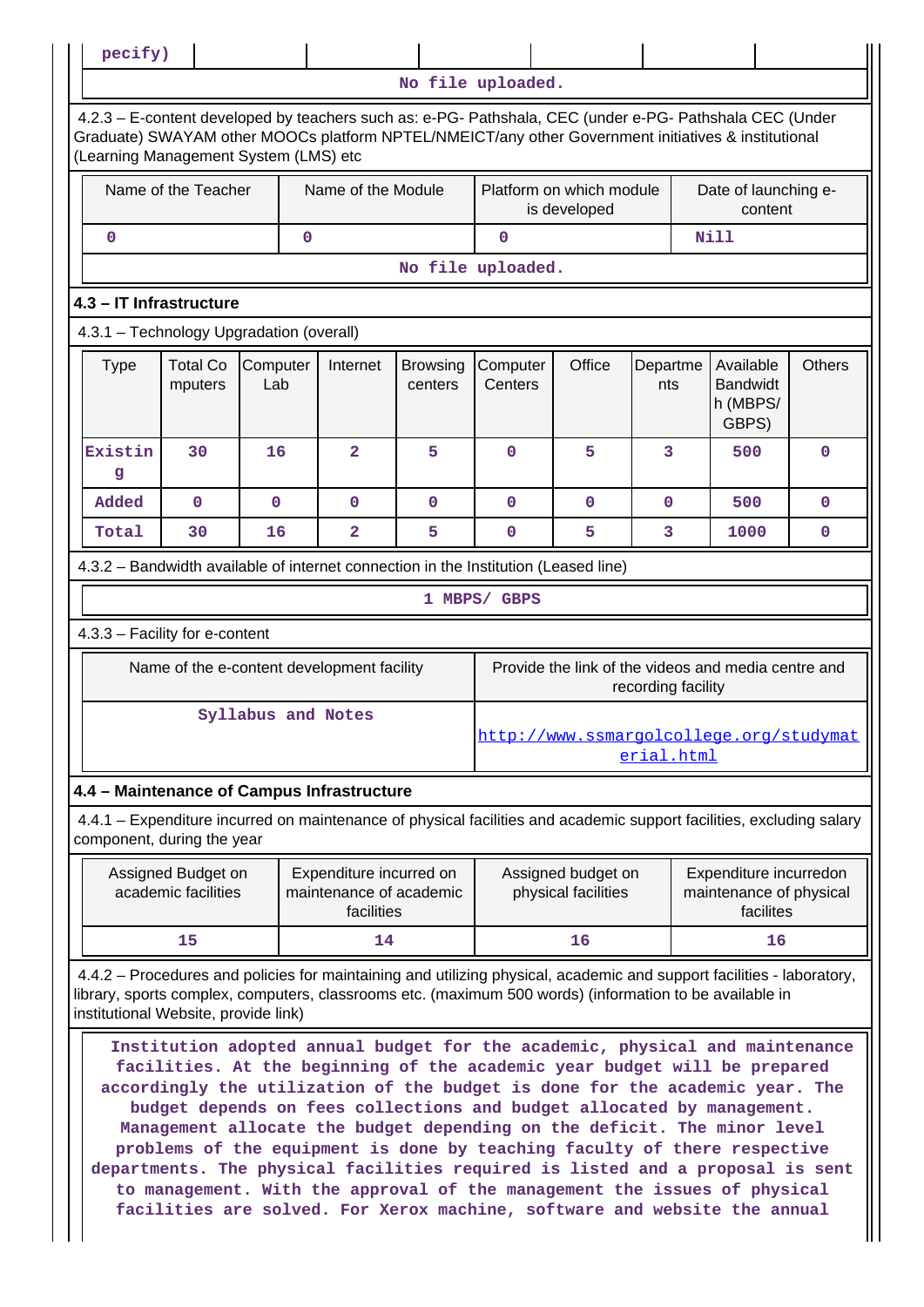**maintenance is given to external agencies. Purchase of books for library is taken against requirements submitted by the HOD of concerned departments, with the consent of Librarian the list is finalized accordingly the order is placed. The sports facilities such as Table tennis, carom board, chess board, throw ball, badminton and volley ball, etc are provided to students. Students are encouraged to participate in zonal level, district level and university level sports activities. Institution is also conducts district level sports meet.**

[http://www.ssmargolcollege.org/naac/Procedures\\_Policies.pdf](http://www.ssmargolcollege.org/naac/Procedures_Policies.pdf)

# **CRITERION V – STUDENT SUPPORT AND PROGRESSION**

## **5.1 – Student Support**

5.1.1 – Scholarships and Financial Support

|                                         | Name/Title of the scheme         | Number of students | Amount in Rupees |
|-----------------------------------------|----------------------------------|--------------------|------------------|
| Financial Support<br>from institution   | Nil                              | 0                  | 0                |
| Financial Support<br>from Other Sources |                                  |                    |                  |
| a) National                             | National Minority<br>Scholarship | 112                | 672000           |
| b) International                        | Nil                              | Nill               | 0                |
|                                         |                                  | No file uploaded.  |                  |

 5.1.2 – Number of capability enhancement and development schemes such as Soft skill development, Remedial coaching, Language lab, Bridge courses, Yoga, Meditation, Personal Counselling and Mentoring etc.,

| Name of the capability<br>enhancement scheme | Date of implemetation | Number of students<br>enrolled | Agencies involved |
|----------------------------------------------|-----------------------|--------------------------------|-------------------|
| N/A                                          | Nill                  | Nill                           | N/A               |
|                                              |                       | No file uploaded.              |                   |

 5.1.3 – Students benefited by guidance for competitive examinations and career counselling offered by the institution during the year

| Year | Name of the<br>scheme | Number of<br>benefited<br>students for<br>competitive<br>examination | Number of<br>benefited<br>students by<br>career<br>counseling<br>activities | Number of<br>students who<br>have passedin<br>the comp. exam | Number of<br>studentsp placed |
|------|-----------------------|----------------------------------------------------------------------|-----------------------------------------------------------------------------|--------------------------------------------------------------|-------------------------------|
| 2019 | N/A                   | Nill                                                                 | Nill                                                                        | Nill                                                         | Nill                          |
|      |                       |                                                                      | No file uploaded.                                                           |                                                              |                               |

 5.1.4 – Institutional mechanism for transparency, timely redressal of student grievances, Prevention of sexual harassment and ragging cases during the year

| Total grievances received | Number of grievances redressed | Avg. number of days for grievance<br>redressal |  |
|---------------------------|--------------------------------|------------------------------------------------|--|
| Nill                      | Nill                           | Nill                                           |  |

## **5.2 – Student Progression**

5.2.1 – Details of campus placement during the year

| On campus     |           |                 | Off campus    |           |                 |
|---------------|-----------|-----------------|---------------|-----------|-----------------|
| Nameof        | Number of | Number of       | Nameof        | Number of | Number of       |
| organizations | students  | stduents placed | organizations | students  | stduents placed |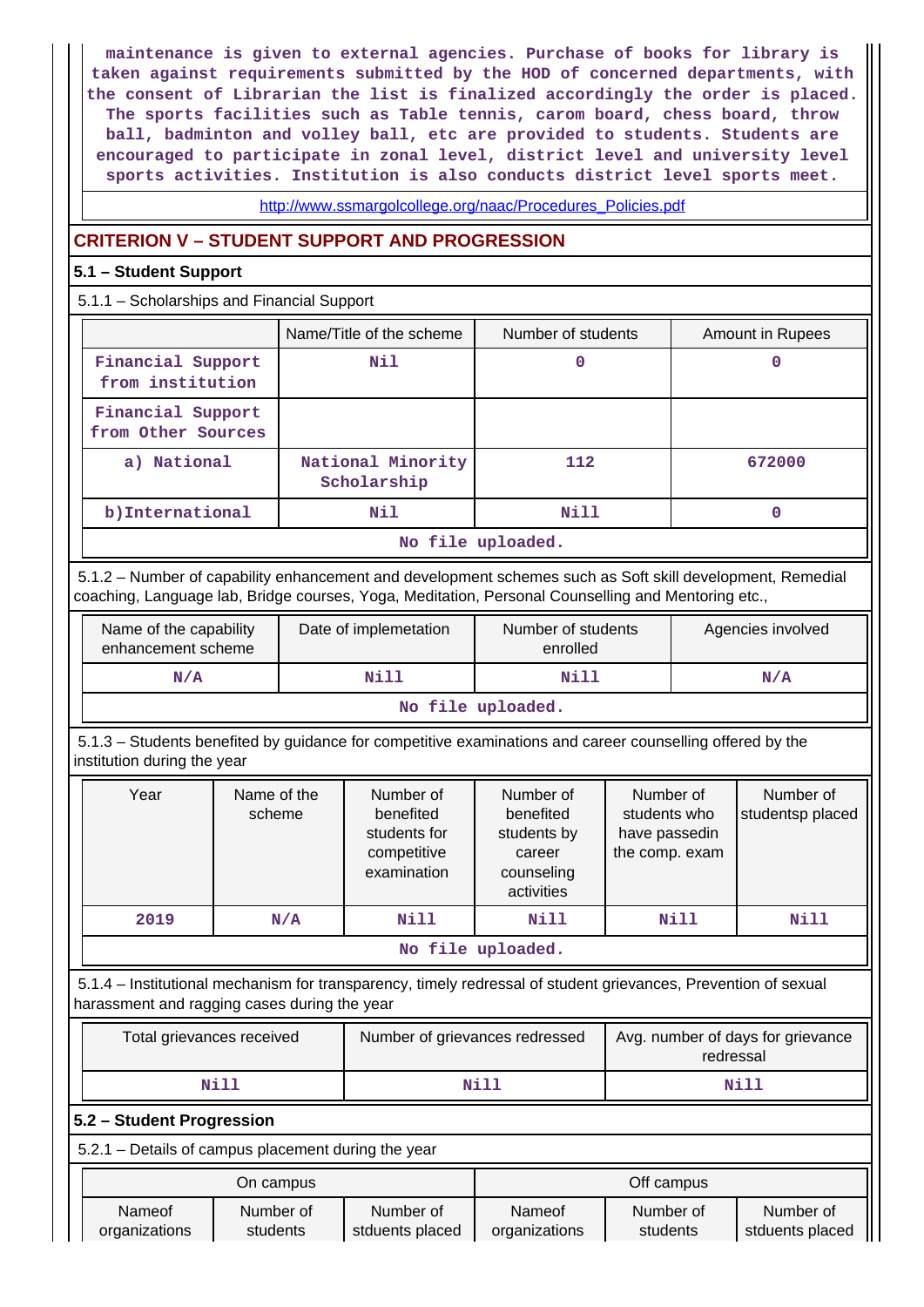| visited | participated                                                                                                                                                                                                                                |                             |                                   | visited                                                       |      | participated                                        |                                       |
|---------|---------------------------------------------------------------------------------------------------------------------------------------------------------------------------------------------------------------------------------------------|-----------------------------|-----------------------------------|---------------------------------------------------------------|------|-----------------------------------------------------|---------------------------------------|
| Nil     | <b>Nill</b>                                                                                                                                                                                                                                 | <b>Nill</b>                 |                                   | Nil                                                           |      | <b>Nill</b>                                         | Nill                                  |
|         |                                                                                                                                                                                                                                             |                             |                                   | No file uploaded.                                             |      |                                                     |                                       |
|         | 5.2.2 - Student progression to higher education in percentage during the year                                                                                                                                                               |                             |                                   |                                                               |      |                                                     |                                       |
| Year    | Number of<br>students<br>enrolling into<br>higher education                                                                                                                                                                                 | Programme<br>graduated from |                                   | Depratment<br>graduated from                                  |      | Name of<br>institution joined                       | Name of<br>programme<br>admitted to   |
| 2019    | 6                                                                                                                                                                                                                                           | B.A                         |                                   | Arts                                                          |      | Gulbarga<br>Unversity,<br>Kalaburagi                | B.Ed                                  |
| 2019    | 15                                                                                                                                                                                                                                          |                             | <b>B.Com</b>                      | Commerce                                                      |      | Sharanabas<br>aveshwar<br>University,<br>Kalaburagi | <b>MBA</b>                            |
| 2019    | 20                                                                                                                                                                                                                                          |                             | <b>B.Com</b>                      | Commerce                                                      |      | Gulbarga<br>University,<br>Kalaburagi               | MBA, MCA,<br>M.Com                    |
| 2019    | 35                                                                                                                                                                                                                                          | B.Sc                        |                                   | Physics,<br>Mathematics,<br>Chemistry,<br>Computer<br>Sciecne |      | Gulbarga<br>University                              | Physics,<br>Mathematics,<br>Chemistry |
|         |                                                                                                                                                                                                                                             |                             |                                   | No file uploaded.                                             |      |                                                     |                                       |
|         | 5.2.3 - Students qualifying in state/ national/ international level examinations during the year<br>(eg:NET/SET/SLET/GATE/GMAT/CAT/GRE/TOFEL/Civil Services/State Government Services)<br>Items                                             |                             |                                   |                                                               |      | Number of students selected/ qualifying             |                                       |
|         | Nill                                                                                                                                                                                                                                        |                             |                                   |                                                               |      | Nill                                                |                                       |
|         |                                                                                                                                                                                                                                             |                             |                                   | No file uploaded.                                             |      |                                                     |                                       |
|         | 5.2.4 – Sports and cultural activities / competitions organised at the institution level during the year                                                                                                                                    |                             |                                   |                                                               |      |                                                     |                                       |
|         |                                                                                                                                                                                                                                             |                             |                                   |                                                               |      |                                                     |                                       |
|         | Activity<br>Inter Collegiate                                                                                                                                                                                                                |                             | Level                             | District Level                                                |      |                                                     | Number of Participants<br>80          |
|         |                                                                                                                                                                                                                                             |                             |                                   | No file uploaded.                                             |      |                                                     |                                       |
|         |                                                                                                                                                                                                                                             |                             |                                   |                                                               |      |                                                     |                                       |
|         | 5.3 - Student Participation and Activities                                                                                                                                                                                                  |                             |                                   |                                                               |      |                                                     |                                       |
|         | 5.3.1 – Number of awards/medals for outstanding performance in sports/cultural activities at national/international<br>level (award for a team event should be counted as one)                                                              |                             |                                   |                                                               |      |                                                     |                                       |
| Year    | Name of the<br>award/medal                                                                                                                                                                                                                  | National/<br>Internaional   | Number of<br>awards for<br>Sports | Number of<br>Student ID<br>awards for<br>number<br>Cultural   |      | Name of the<br>student                              |                                       |
| 2019    | N/A                                                                                                                                                                                                                                         | National                    |                                   | N <sub>i</sub> 11                                             | Nill | N/A                                                 | N/A                                   |
|         |                                                                                                                                                                                                                                             |                             |                                   | No file uploaded.                                             |      |                                                     |                                       |
|         | 5.3.2 - Activity of Student Council & representation of students on academic & administrative bodies/committees of<br>the institution (maximum 500 words)                                                                                   |                             |                                   |                                                               |      |                                                     |                                       |
|         | On 24.10.2019 the women's cell of our college organized One Day Workshop to<br>bring awareness about law for women's. To this workshop Smt. Mamata Ladda,<br>Senior advocate, Civil court, Chittapur was the chief guest and spoke on civil |                             |                                   |                                                               |      |                                                     |                                       |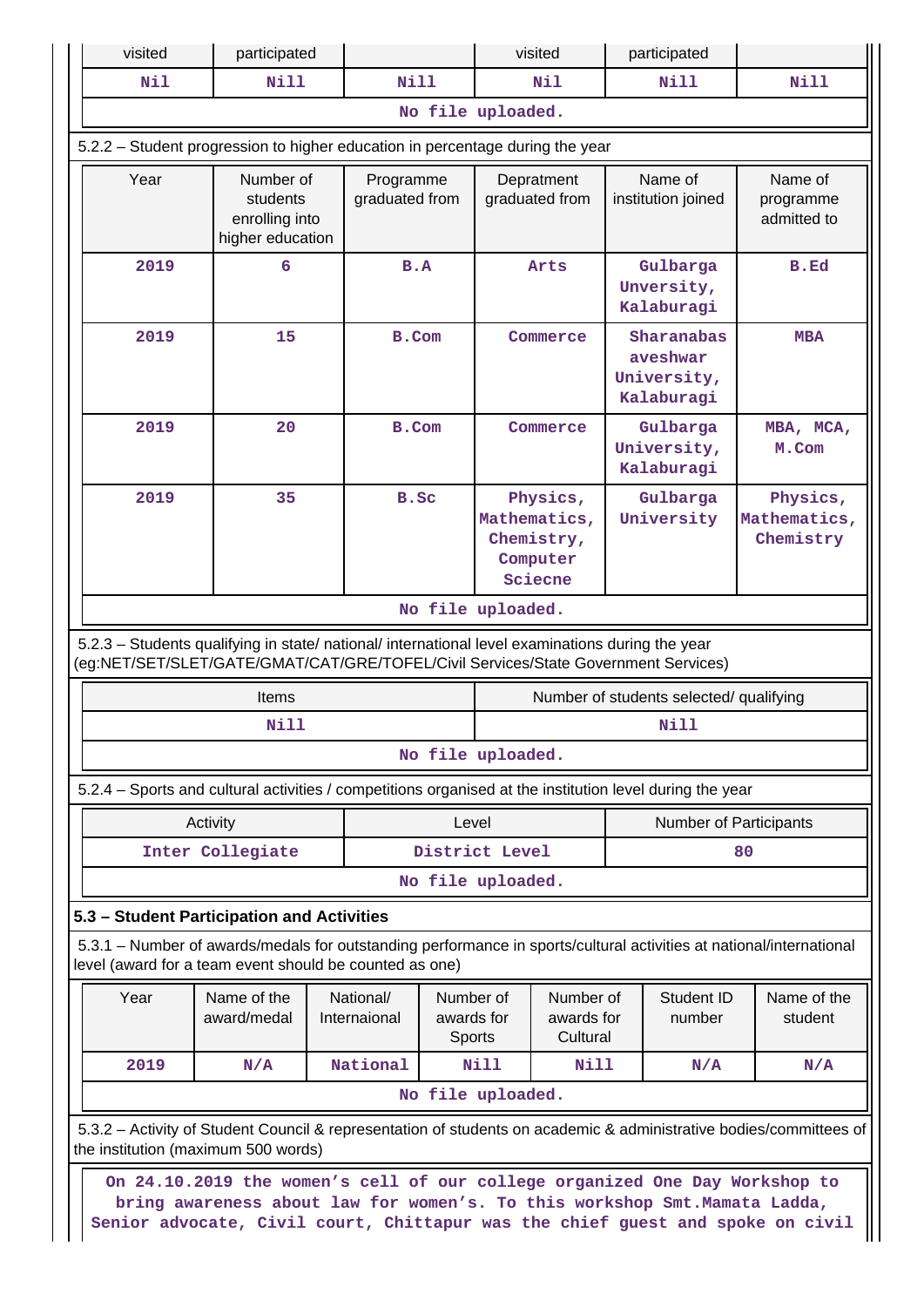**cases / domestic violence and also facilities extended by the law to the women's. Another guest Smt.Bharati Patil, Advocate, Civil Court, Shahabad spoke about criminal cases charges 498, 125 and stressed for the women empowerment and social justice. Further said women should be respected and adored by man. Dr.A.R.Koppalkar was the president of the function. He spoke that, the student should know these facilities in the law and practice the habit of respecting other gender for well being of society. Senior staff member Prof.Manu Gurikar, Prof.G.S.Kanni, Prof.K.B.Billav and all lady staff members were present. 04.02.2020 : One Day Workshop on "Competitive Examination" A One day workshop**

**how to face "Competitive Examination" by Sankalp Academy, Dharwad. Shri.Sadanand Desai and Sri.Basavaraj of sankalp academy, Dharward were the chief guest. The student of B.Sc B.Com were the beneficiaries over 150 students were participated in this workshop. Among 150 students they have selected 25 student for written test. The toppers will be given chance to admit at concessional rate at sankalp academy, Dharward. 06.11.2019 to 08.11.2019 : Students Participated in different event of Youth Festival Youth festival organized by Gulbarga University, Kalaburagi from 06.11.2019 to 08.11.2019. 14 students of our college participated in the mega event. The following events have been organized and our students attended. Sl No. Event Name of the Student Class Prize 1 Classical Instruments Solo Nagaraj B.Sc IV Sem 2 Evocation Rodney B.Sc II Sem 3 Debate Kabir B.Sc VI Sem 4 On the Spot painting Rekha B.Com II Sem 5 Mahendi Aishwarya B.Com II Sem 6 Rangoli Prema B.Sc IV Sem 7 Group Song Renuka Team B.Com II Sem Our students got Prize in Classical Instrument Solo 3rd Prize and Rangoli 3rd Prize. 10.02.2020 : Students Participated in Dance Competition Shahabad Dance Academy, Shahabad organized Dance Competition for the students of Shahabad studying in various colleges on 10.02.2020. Our students were participated in Solo dance and bharat natyam. Kum.Prema Kamble of B.Sc IV Sem bagged 3rd prize along cash award. Seth Goverdhanlal Verma Hindi Vidyalaya, Shahabad was organised "Hindi Day" on 14.09.2019 for students who are not opted hindi as one of the language / optinal subject. The following students of our college were participated in different events. Our Students have won the 1st and 3rd Prize.**

#### **5.4 – Alumni Engagement**

5.4.1 – Whether the institution has registered Alumni Association?

 **Yes**

 **Alumni Association was registered on 03-02-2018 with registration no.DRKB/SOR/964/2017-2018 with the name H.K.E Samstheya S.S Margol Kala Vignan Hagu Vanijya Maha Vidyalay Shahabad Kalejin Hale Vidyathigal Sangh at S.S.Margol College, Shahabad, Chittapur-585228, Kalaburagi, Paid Rs.500/- for registration of Alumni Association through K2 Challan. Formed a body with the following details : 1) Dr.Anilkumar R.Koppalkar - Principal - Honorable President 2) Shri.Anilkumar S/o Revansiddappa Ingenshetty - Businessmen - President 3) Shri Gurumurti S/o Rachappa Badiger - Retired Principal - Vice President 4) Shri Shankar Somyaji S/o Balachandra Bhat - Retired Professor - Vice President 5) Shri Vasudev S/o Shashu Chavan - Reporter - Secretory 6) Shri Ramanna S/o Sabanna - Social Worker - Joint Secretory 7) Shri Ramesh S/o Krishna Bhat - Reporter - Joint Secretory and Members**

5.4.2 – No. of enrolled Alumni:

**100**

5.4.3 – Alumni contribution during the year (in Rupees) :

**0**

5.4.4 – Meetings/activities organized by Alumni Association :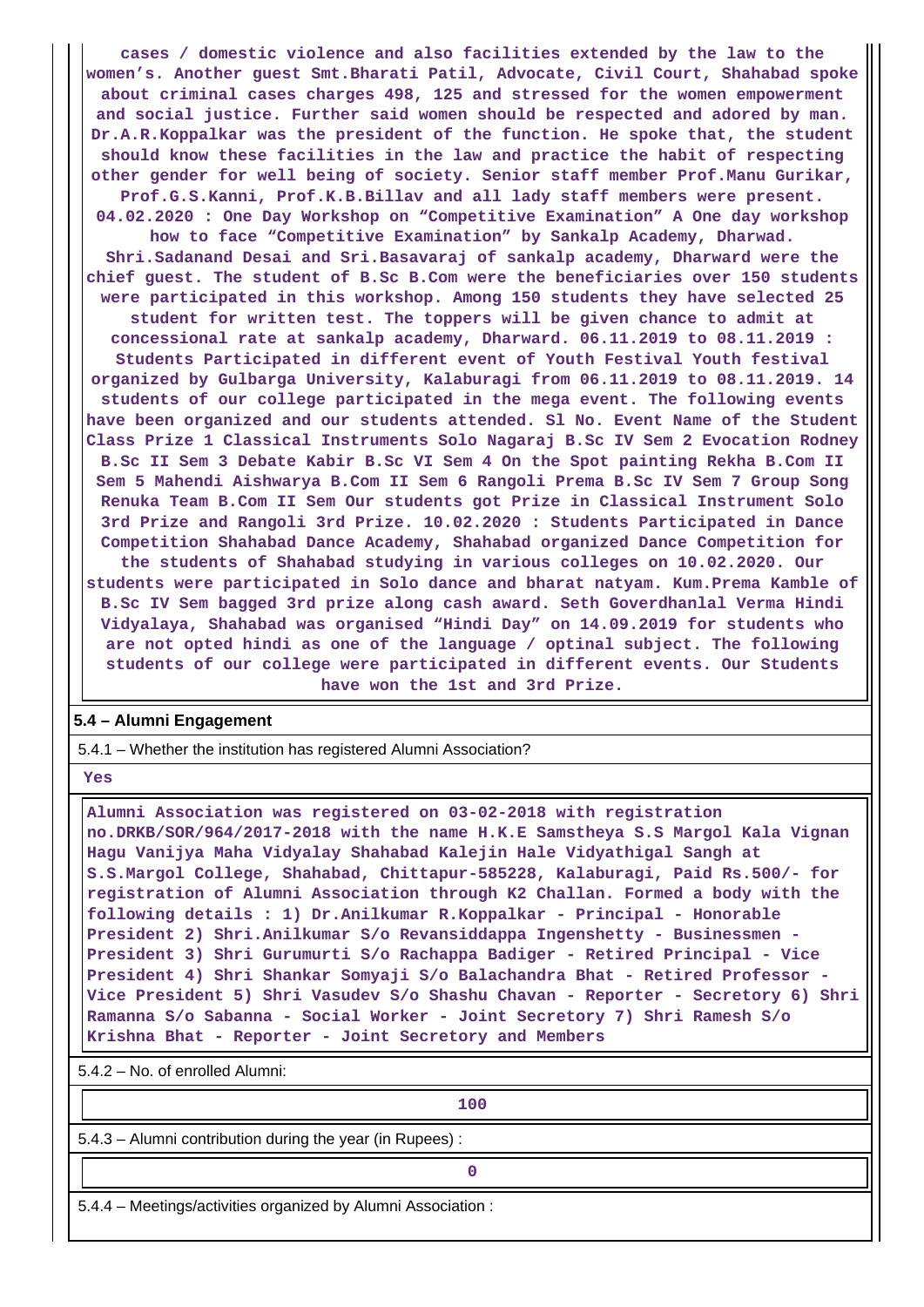**On date 21-12-2019 conducted parents and Alumni meet, at 11.00 am in auditorium hall. The meeting commenced with prayer song by Sri.Shivashankar Hiremath, and Alumni Sri. Dasharath Kotanur. Welcome and preface speech delivered by Prof.G.S.Kanni, IQAC coordinator and introduced staff members to the alumni and parents. He said need of alumni parent meet will give an important massage to we people that in what direction we have to go for the improvement of teaching and learning activities. And also set up a goal for the next academic year. College this year started D.Pharmacy course for the students and planning to start B.Ed course. NAAC Co-ordinator Prof.K.B.Billava briefed about NAAC Activities and initiative so for taken by college for upcoming accreditation process. Retired professor and alumni of the college Prof. S. B. Somyaji is called as chief guest for the alumni and parent meet. He spoke about importance of Alumni and parents association for the overall development of educational institution. He also said not only prescribed day to visit college but alumni and parents can Visits College at any convenient time and express your view about the college activities. Feedbacks were received from many alumni and parents in this meeting. The gist of feedback is about banning of mobile phones in the class rooms. A staff is taken to collect cell phones in the office and while going home they can recollect the same. Principal of the college Dr.A.R.Koppalkar briefed the growth of college, since 1967 to till today mentioning recent infrastructure development, providing five computers with internet facility to library for making use of INFLIBNET work and value added equipments to the laboratories, such as LCD projector screen and computers and generators etc explained about computer lab and online alumni feedback and parents feedback using google forms and thus creating awareness about digitalization of documents as required by NAAC.**

## **CRITERION VI – GOVERNANCE, LEADERSHIP AND MANAGEMENT**

#### **6.1 – Institutional Vision and Leadership**

 6.1.1 – Mention two practices of decentralization and participative management during the last year (maximum 500 words)

 **"To impart higher Education to the children of rural and industrial families and create interest in the field of literature culture and sports, debate activities amongst them and to encourage teaching faculty to undertake research work"**

6.1.2 – Does the institution have a Management Information System (MIS)?

*Yes* 

#### **6.2 – Strategy Development and Deployment**

6.2.1 – Quality improvement strategies adopted by the institution for each of the following (with in 100 words each):

| <b>Strategy Type</b>   | Details                                                                                                                                                                                                                                                                                                                                                                                                                                                                                                                                       |  |  |  |
|------------------------|-----------------------------------------------------------------------------------------------------------------------------------------------------------------------------------------------------------------------------------------------------------------------------------------------------------------------------------------------------------------------------------------------------------------------------------------------------------------------------------------------------------------------------------------------|--|--|--|
| Curriculum Development | A planed mechanism is fallowed in the<br>institution for curriculum deliver and<br>documentation. Curriculum is divided<br>into 4 months at the beginning of each<br>semester. Accordingly teaching plan is<br>prepared taking into consideration of<br>holidays, local holidays and strikes.<br>Number of teaching hours allotted is<br>taken into consideration. Teaching plan<br>prepared by a teacher is cross verified<br>and finally it is entered in the work<br>done register. Work done register is<br>verified by IQAC committee or |  |  |  |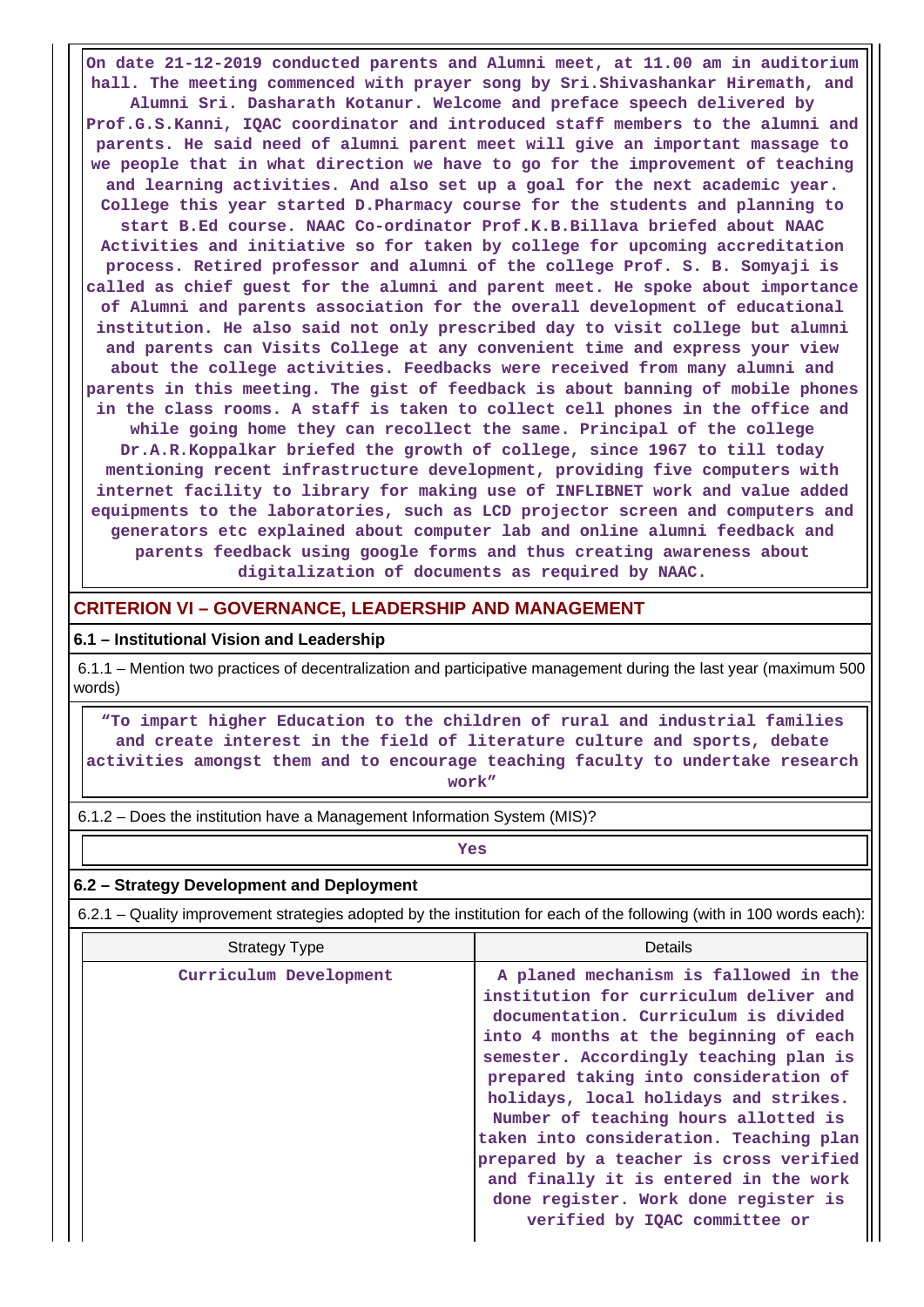|  |                                                               | principal. Most of the time teacher may<br>go on leave due to personal work or<br>miner illness, under such condition<br>extra class is planned and executed. If<br>the curriculum is revised teachers will<br>discus among peer or reading reference<br>books come to a conclusion. Most of the<br>time teachers will fallow chalk and<br>talk methodology. Few teachers will<br>fallow power point presentation along<br>with regular black board teaching. Some<br>teacher conduct seminar among students<br>this will inculcate confidence to<br>student. Documentation of work done<br>register, teaching plan and attendance<br>register will be done by the teachers<br>themselves. At the end of each semester<br>counter sign is taken by HOD and<br>Principal. Such documents are preserved<br>in IQAC cell. IQAC cell maintain 5<br>years of records.                                                                                                                                                                |
|--|---------------------------------------------------------------|---------------------------------------------------------------------------------------------------------------------------------------------------------------------------------------------------------------------------------------------------------------------------------------------------------------------------------------------------------------------------------------------------------------------------------------------------------------------------------------------------------------------------------------------------------------------------------------------------------------------------------------------------------------------------------------------------------------------------------------------------------------------------------------------------------------------------------------------------------------------------------------------------------------------------------------------------------------------------------------------------------------------------------|
|  | Teaching and Learning                                         | Internal Examination are conducted as<br>per Norms of Gulbarga University<br>Kalaburagi. Internal assignment is of<br>20 marks and 80 marks for theory.<br>Practical Examination are conducted<br>with 10 marks for IA and 40 marks for<br>main examination. The date of Internal<br>Examination is brought to the notice of<br>students well in advanced through<br>calendar of event and hoisting in our<br>college website and also Notice Board.<br>The subject teacher prepare the<br>question papers well in advance and the<br>examinations are conducted according to<br>the time table prepared by examination<br>committee. The committee monitors all<br>the activities of Internal Examination.<br>Soon after examinations answer paper<br>bundles along with absent report and<br>blank marks list is given to the<br>concerned teacher for evaluation work.<br>After 15 days results are announced.<br>Counciling is done to the students who<br>have scored less marks in the subjects<br>by respective mentors. |
|  | Library, ICT and Physical<br>Infrastructure / Instrumentation | Institution adopted annual budget for<br>the academic, physical and maintenance<br>facilities. At the beginning of the<br>academic year budget will be prepared<br>accordingly the utilization of the<br>budget is done for the academic year.<br>The budget depends on fees collections<br>and budget allocated by management.<br>Management allocate the budget<br>depending on the deficit. The minor<br>level problems of the equipment is done                                                                                                                                                                                                                                                                                                                                                                                                                                                                                                                                                                             |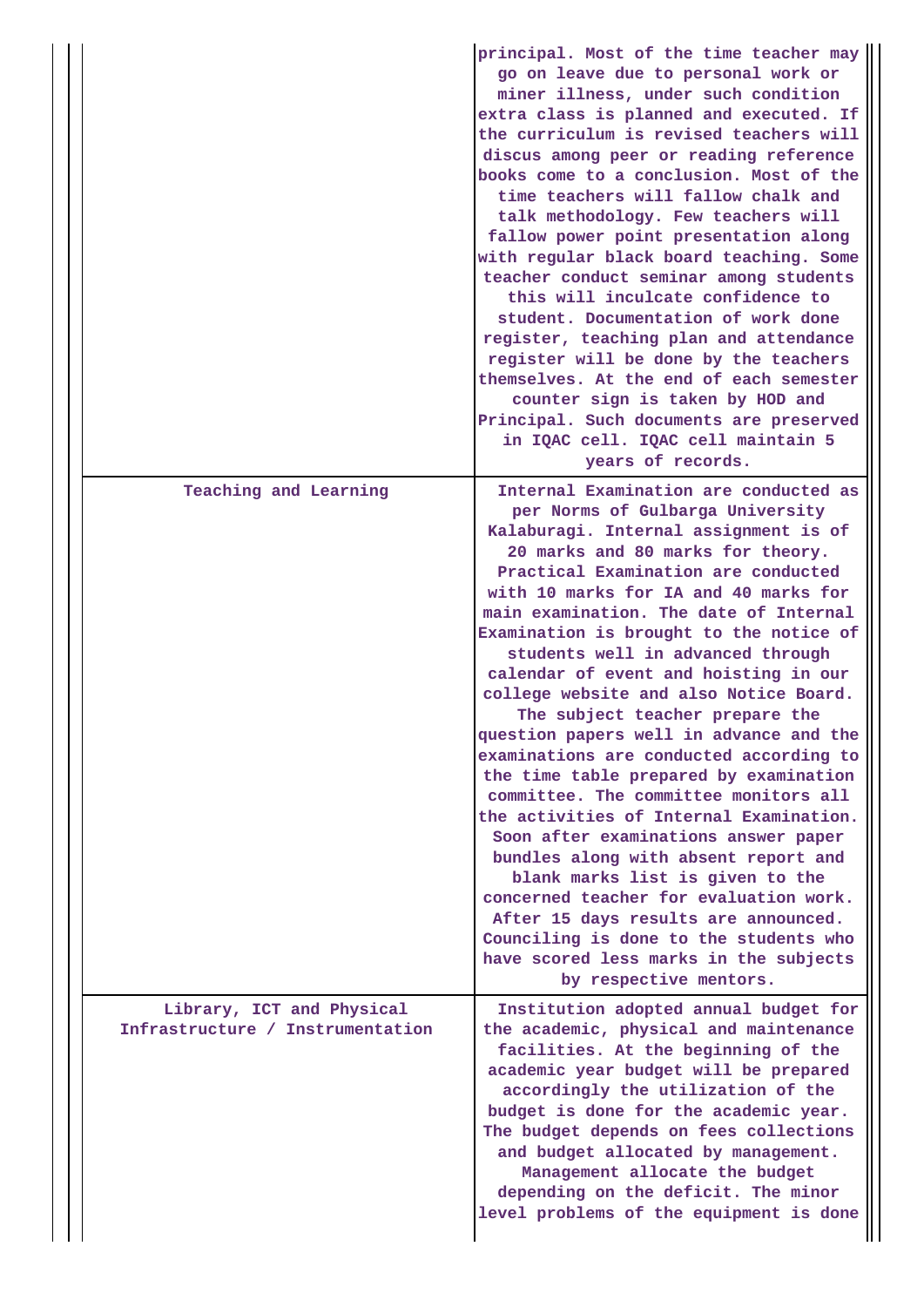|                                                                | by teaching faculty of there respective |  |  |  |  |  |
|----------------------------------------------------------------|-----------------------------------------|--|--|--|--|--|
|                                                                | departments. The physical facilities    |  |  |  |  |  |
|                                                                | required is listed and a proposal is    |  |  |  |  |  |
|                                                                | sent to management. With the approval   |  |  |  |  |  |
|                                                                | of the management the issues of         |  |  |  |  |  |
|                                                                | physical facilities are solved. For     |  |  |  |  |  |
|                                                                | Xerox machine, software and website the |  |  |  |  |  |
|                                                                | annual maintenance is given to external |  |  |  |  |  |
|                                                                | agencies. Purchase of books for library |  |  |  |  |  |
|                                                                | is taken against requirements submitted |  |  |  |  |  |
|                                                                | by the HOD of concerned departments,    |  |  |  |  |  |
|                                                                | with the consent of Librarian the list  |  |  |  |  |  |
|                                                                | is finalized accordingly the order is   |  |  |  |  |  |
|                                                                | placed. The sports facilities such as   |  |  |  |  |  |
|                                                                | Table tennis, carom board, chess board, |  |  |  |  |  |
|                                                                | throw ball, badminton and volley ball,  |  |  |  |  |  |
|                                                                | etc are provided to students. Students  |  |  |  |  |  |
|                                                                | are encouraged to participate in zonal  |  |  |  |  |  |
|                                                                | level, district level and university    |  |  |  |  |  |
|                                                                | level sports activities. Institution is |  |  |  |  |  |
|                                                                | also conducts district level sports     |  |  |  |  |  |
|                                                                | meet.                                   |  |  |  |  |  |
| 6.2.2 – Implementation of e-governance in areas of operations: |                                         |  |  |  |  |  |

E-governace area **Details Student Admission and Support Qualsoft ERP eCollege Software is used for Admission Process, Admission details of the students is entered in this software with Fees details paid by student. Also used in Internal examination for the students list by subject wise.**

# **6.3 – Faculty Empowerment Strategies**

 6.3.1 – Teachers provided with financial support to attend conferences / workshops and towards membership fee of professional bodies during the year

| Year              | Name of Teacher | Name of conference/<br>workshop attended<br>for which financial<br>support provided | Name of the<br>professional body for<br>which membership<br>fee is provided | Amount of support |  |  |  |
|-------------------|-----------------|-------------------------------------------------------------------------------------|-----------------------------------------------------------------------------|-------------------|--|--|--|
| 2019              | Nil             | Nil                                                                                 | Nil                                                                         | Nill              |  |  |  |
| No file uploaded. |                 |                                                                                     |                                                                             |                   |  |  |  |

 6.3.2 – Number of professional development / administrative training programmes organized by the College for teaching and non teaching staff during the year

| Year              | Title of the<br>professional<br>development<br>programme<br>organised for<br>teaching staff | Title of the<br>administrative<br>training<br>programme<br>organised for<br>non-teaching<br>staff | From date | To Date | Number of<br>participants<br>(Teaching<br>staff) | Number of<br>participants<br>(non-teaching<br>staff) |  |  |
|-------------------|---------------------------------------------------------------------------------------------|---------------------------------------------------------------------------------------------------|-----------|---------|--------------------------------------------------|------------------------------------------------------|--|--|
| 2019              | Nil                                                                                         | Nil                                                                                               | Nill      | Nill    | Nill                                             | Nill                                                 |  |  |
| No file uploaded. |                                                                                             |                                                                                                   |           |         |                                                  |                                                      |  |  |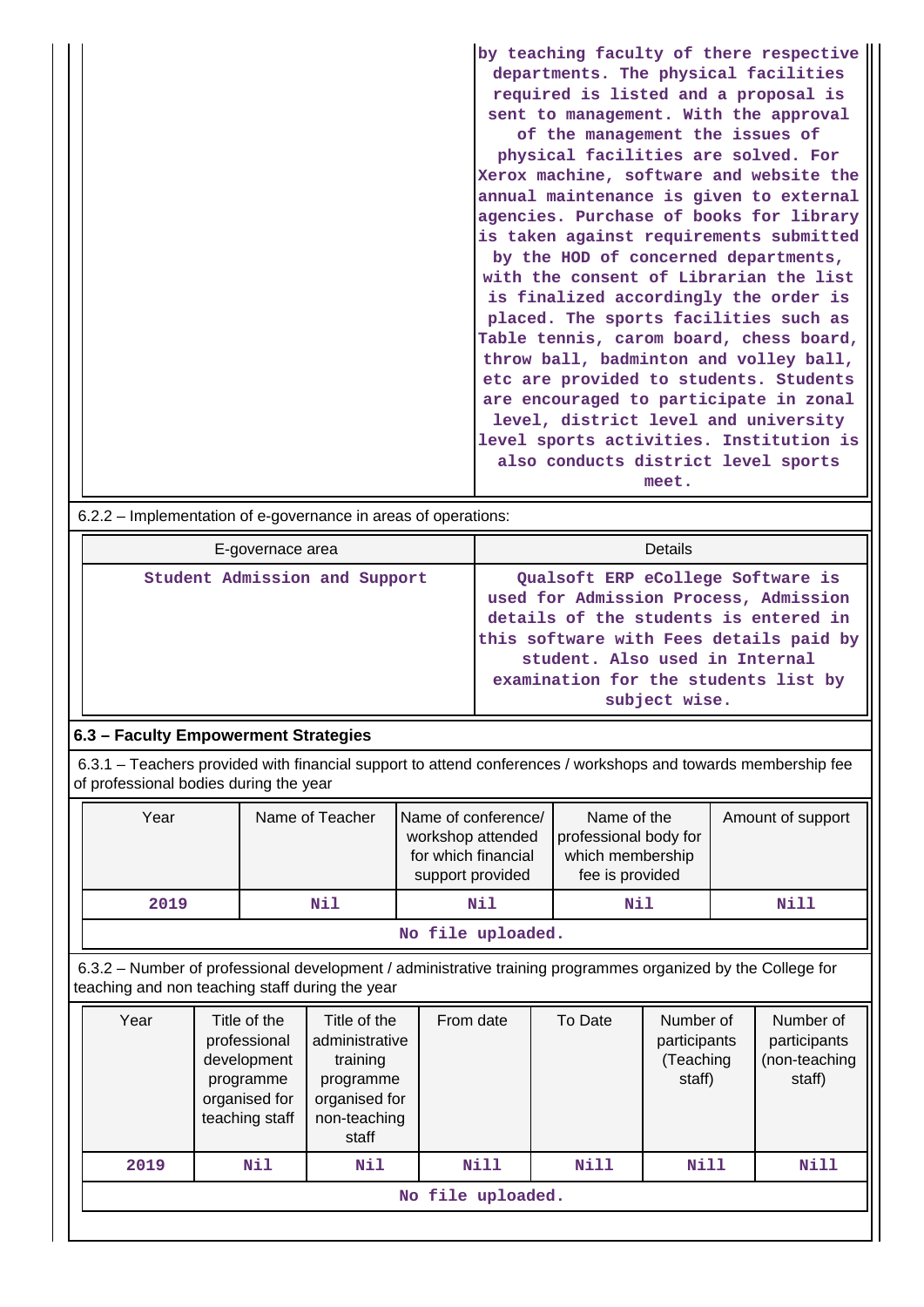6.3.3 – No. of teachers attending professional development programmes, viz., Orientation Programme, Refresher Course, Short Term Course, Faculty Development Programmes during the year

| Title of the<br>professional<br>development<br>programme | Number of teachers<br>who attended | From Date  | To date    | Duration |  |  |
|----------------------------------------------------------|------------------------------------|------------|------------|----------|--|--|
| Faculty<br>Development<br>Programme                      |                                    | 15/09/2020 | 30/09/2020 | 15       |  |  |
| Refresher<br>Courses                                     |                                    | 09/03/2019 | 30/03/2019 | 21       |  |  |
| No file uploaded.                                        |                                    |            |            |          |  |  |

6.3.4 – Faculty and Staff recruitment (no. for permanent recruitment):

|           | Teaching  | Non-teaching |           |  |  |
|-----------|-----------|--------------|-----------|--|--|
| Permanent | Full Time | Permanent    | Full Time |  |  |
| Nill      | Nill      | Nill         | Nill      |  |  |

6.3.5 – Welfare schemes for

| Teaching                                                                                                       | Non-teaching                                                                                                   | <b>Students</b> |
|----------------------------------------------------------------------------------------------------------------|----------------------------------------------------------------------------------------------------------------|-----------------|
| 25 discount in medical<br>expenditures, if treated<br>in H.K.E Societys<br>Basaveshwar Hospital,<br>Kalaburagi | 25 discount in medical<br>expenditures, if treated<br>in H.K.E Societys<br>Basaveshwar Hospital,<br>Kalaburagi | First Aid       |

#### **6.4 – Financial Management and Resource Mobilization**

6.4.1 – Institution conducts internal and external financial audits regularly (with in 100 words each)

 **Institution conducts internal external audit every year with a qualified Charted Accountant. In internal auditing is done for salary received by Govt and CA files quarterly. External auditor audits all other kinds of financial transactions. Report from CA We have examined annexed balance sheet of HKESs S S Margol Degree College of Arts, Science Commerce Shahabad, for the period ended 31st March, 2019 and also the annexed income expenditure account and receipts Payment account for the the year ended 31st March, 2019, and report that, these financial statements based on our audit. Subject to report that 1. We have obtained all the information an explanation which to the best our knowledge and belief were necessary for the purpose of our audit. 2. In our opinion proper books of accounts as required by law have been kept by the institute so far as it appears from our examination of the books. 3. The balance sheet, income and expenditure account receipts and payments dealt with the report are in agreement the said account give a true and fair view. 4. previous years salary adjustments amounting to Rs.2689906.00, which were to be deducted from the salary grant are adjusted in the current year. 5. In our opinion and to the best of our information and explanations given to us, by the management, said account give a true and fair view. Mahaveer Singhvi Associates Charted Accountant**

 6.4.2 – Funds / Grants received from management, non-government bodies, individuals, philanthropies during the year(not covered in Criterion III)

| Name of the non government<br>funding agencies /individuals | Funds/ Grnats received in Rs. | Purpose |
|-------------------------------------------------------------|-------------------------------|---------|
| N/A                                                         |                               | N/A     |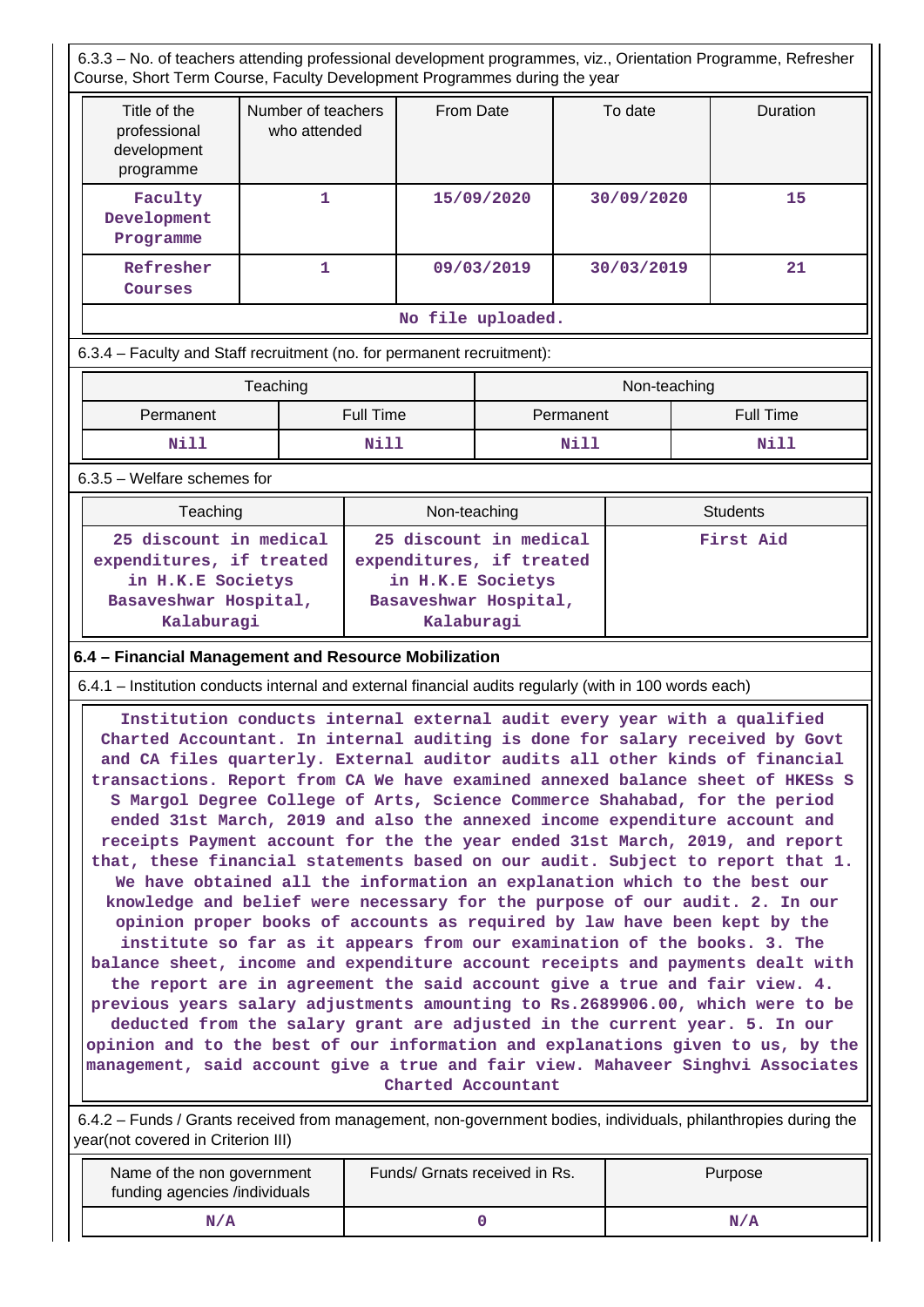| No file uploaded.         |                                                                                                             |                 |            |                      |     |                        |                           |  |  |  |  |  |
|---------------------------|-------------------------------------------------------------------------------------------------------------|-----------------|------------|----------------------|-----|------------------------|---------------------------|--|--|--|--|--|
|                           | 6.4.3 - Total corpus fund generated                                                                         |                 |            |                      |     |                        |                           |  |  |  |  |  |
|                           | 161100                                                                                                      |                 |            |                      |     |                        |                           |  |  |  |  |  |
|                           | 6.5 - Internal Quality Assurance System                                                                     |                 |            |                      |     |                        |                           |  |  |  |  |  |
|                           | 6.5.1 - Whether Academic and Administrative Audit (AAA) has been done?                                      |                 |            |                      |     |                        |                           |  |  |  |  |  |
| <b>Audit Type</b>         |                                                                                                             | External        |            |                      |     | Internal               |                           |  |  |  |  |  |
|                           | Yes/No                                                                                                      |                 | Agency     |                      |     | Yes/No                 | Authority                 |  |  |  |  |  |
| Academic<br><b>No</b>     |                                                                                                             |                 |            | <b>Nill</b>          |     | No                     | <b>Nill</b>               |  |  |  |  |  |
| Administrative            | <b>No</b>                                                                                                   |                 |            | <b>Nill</b>          |     | <b>No</b>              | <b>Nill</b>               |  |  |  |  |  |
|                           | 6.5.2 – Activities and support from the Parent – Teacher Association (at least three)                       |                 |            |                      |     |                        |                           |  |  |  |  |  |
|                           |                                                                                                             |                 | N/A        |                      |     |                        |                           |  |  |  |  |  |
|                           | 6.5.3 - Development programmes for support staff (at least three)                                           |                 |            |                      |     |                        |                           |  |  |  |  |  |
|                           |                                                                                                             |                 | N/A        |                      |     |                        |                           |  |  |  |  |  |
|                           | 6.5.4 - Post Accreditation initiative(s) (mention at least three)                                           |                 |            |                      |     |                        |                           |  |  |  |  |  |
|                           | AQAR submission, Conducting Seminar / FDP, Conducting Student Sports Activities                             |                 |            |                      |     |                        |                           |  |  |  |  |  |
|                           | 6.5.5 - Internal Quality Assurance System Details                                                           |                 |            |                      |     |                        |                           |  |  |  |  |  |
|                           | a) Submission of Data for AISHE portal                                                                      |                 |            |                      |     | Yes                    |                           |  |  |  |  |  |
|                           | b) Participation in NIRF                                                                                    |                 |            | No                   |     |                        |                           |  |  |  |  |  |
|                           | c)ISO certification                                                                                         |                 |            | No                   |     |                        |                           |  |  |  |  |  |
|                           | d)NBA or any other quality audit                                                                            |                 |            | No                   |     |                        |                           |  |  |  |  |  |
|                           | 6.5.6 - Number of Quality Initiatives undertaken during the year                                            |                 |            |                      |     |                        |                           |  |  |  |  |  |
| Year                      | Name of quality<br>initiative by IQAC                                                                       | conducting IQAC | Date of    | <b>Duration From</b> |     | <b>Duration To</b>     | Number of<br>participants |  |  |  |  |  |
| 2019                      | To conduct<br>National<br>Level<br>Seminar<br>Sponsored by<br><b>DST-SERB</b>                               |                 | 09/05/2019 | 20/09/2019           |     | 21/09/2019             | 150                       |  |  |  |  |  |
| 2019                      | 09/05/2019                                                                                                  | 04/10/2019      |            | 05/10/2019           | 100 |                        |                           |  |  |  |  |  |
|                           |                                                                                                             |                 |            | No file uploaded.    |     |                        |                           |  |  |  |  |  |
|                           | <b>CRITERION VII - INSTITUTIONAL VALUES AND BEST PRACTICES</b>                                              |                 |            |                      |     |                        |                           |  |  |  |  |  |
|                           | 7.1 - Institutional Values and Social Responsibilities                                                      |                 |            |                      |     |                        |                           |  |  |  |  |  |
| year)                     | 7.1.1 – Gender Equity (Number of gender equity promotion programmes organized by the institution during the |                 |            |                      |     |                        |                           |  |  |  |  |  |
| Title of the<br>programme | Period from                                                                                                 |                 | Period To  |                      |     | Number of Participants |                           |  |  |  |  |  |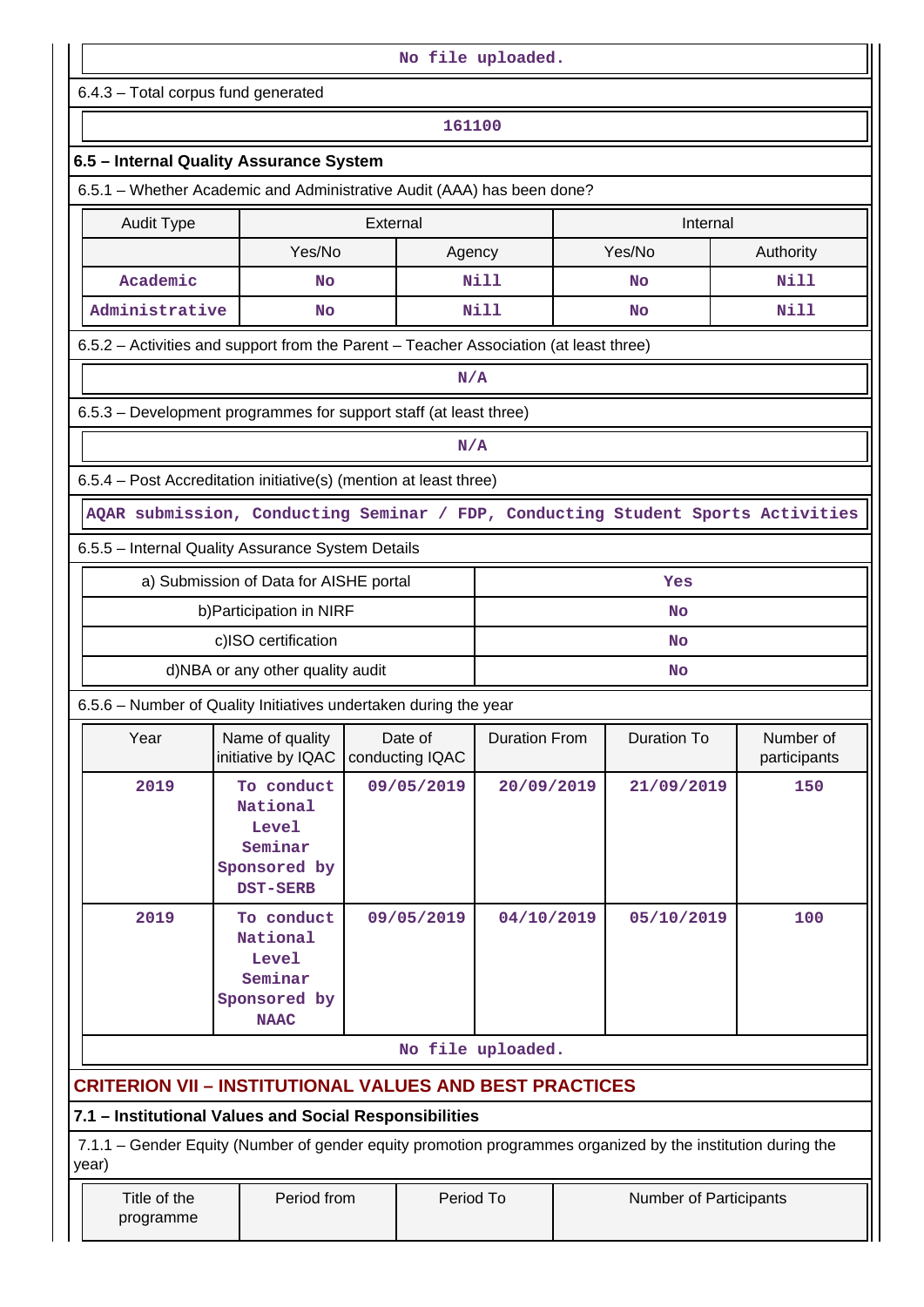|                                                                                                                                                                                                                                                                                                                                                                                                                                                                                                                                                                                                                                                                                                                                                                                                                                                                                                                                                                                                                                                                                                                                                                                                                                             |                                                                                                                                                                                                                                                                                                                                    |      |                      |                     |                    |     | Female      |                          | Male        |  |
|---------------------------------------------------------------------------------------------------------------------------------------------------------------------------------------------------------------------------------------------------------------------------------------------------------------------------------------------------------------------------------------------------------------------------------------------------------------------------------------------------------------------------------------------------------------------------------------------------------------------------------------------------------------------------------------------------------------------------------------------------------------------------------------------------------------------------------------------------------------------------------------------------------------------------------------------------------------------------------------------------------------------------------------------------------------------------------------------------------------------------------------------------------------------------------------------------------------------------------------------|------------------------------------------------------------------------------------------------------------------------------------------------------------------------------------------------------------------------------------------------------------------------------------------------------------------------------------|------|----------------------|---------------------|--------------------|-----|-------------|--------------------------|-------------|--|
| N/A                                                                                                                                                                                                                                                                                                                                                                                                                                                                                                                                                                                                                                                                                                                                                                                                                                                                                                                                                                                                                                                                                                                                                                                                                                         |                                                                                                                                                                                                                                                                                                                                    | Nill |                      |                     | <b>Nill</b>        |     | <b>Nill</b> |                          | Nill        |  |
| 7.1.2 - Environmental Consciousness and Sustainability/Alternate Energy initiatives such as:                                                                                                                                                                                                                                                                                                                                                                                                                                                                                                                                                                                                                                                                                                                                                                                                                                                                                                                                                                                                                                                                                                                                                |                                                                                                                                                                                                                                                                                                                                    |      |                      |                     |                    |     |             |                          |             |  |
| Percentage of power requirement of the University met by the renewable energy sources                                                                                                                                                                                                                                                                                                                                                                                                                                                                                                                                                                                                                                                                                                                                                                                                                                                                                                                                                                                                                                                                                                                                                       |                                                                                                                                                                                                                                                                                                                                    |      |                      |                     |                    |     |             |                          |             |  |
| N/A                                                                                                                                                                                                                                                                                                                                                                                                                                                                                                                                                                                                                                                                                                                                                                                                                                                                                                                                                                                                                                                                                                                                                                                                                                         |                                                                                                                                                                                                                                                                                                                                    |      |                      |                     |                    |     |             |                          |             |  |
| 7.1.3 - Differently abled (Divyangjan) friendliness                                                                                                                                                                                                                                                                                                                                                                                                                                                                                                                                                                                                                                                                                                                                                                                                                                                                                                                                                                                                                                                                                                                                                                                         |                                                                                                                                                                                                                                                                                                                                    |      |                      |                     |                    |     |             |                          |             |  |
| Number of beneficiaries<br>Item facilities<br>Yes/No                                                                                                                                                                                                                                                                                                                                                                                                                                                                                                                                                                                                                                                                                                                                                                                                                                                                                                                                                                                                                                                                                                                                                                                        |                                                                                                                                                                                                                                                                                                                                    |      |                      |                     |                    |     |             |                          |             |  |
| <b>Nill</b><br>Nill<br><b>No</b>                                                                                                                                                                                                                                                                                                                                                                                                                                                                                                                                                                                                                                                                                                                                                                                                                                                                                                                                                                                                                                                                                                                                                                                                            |                                                                                                                                                                                                                                                                                                                                    |      |                      |                     |                    |     |             |                          |             |  |
| 7.1.4 - Inclusion and Situatedness                                                                                                                                                                                                                                                                                                                                                                                                                                                                                                                                                                                                                                                                                                                                                                                                                                                                                                                                                                                                                                                                                                                                                                                                          |                                                                                                                                                                                                                                                                                                                                    |      |                      |                     |                    |     |             |                          |             |  |
| Year                                                                                                                                                                                                                                                                                                                                                                                                                                                                                                                                                                                                                                                                                                                                                                                                                                                                                                                                                                                                                                                                                                                                                                                                                                        | Duration<br>Name of<br>Number of<br>Number of<br>Number of<br>Date<br><b>Issues</b><br>initiatives to<br>initiative<br>initiatives<br>addressed<br>participating<br>students<br>taken to<br>address<br>and staff<br>locational<br>engage with<br>advantages<br>and<br>and disadva<br>contribute to<br>local<br>ntages<br>community |      |                      |                     |                    |     |             |                          |             |  |
| 2019                                                                                                                                                                                                                                                                                                                                                                                                                                                                                                                                                                                                                                                                                                                                                                                                                                                                                                                                                                                                                                                                                                                                                                                                                                        | Nill                                                                                                                                                                                                                                                                                                                               | Nill |                      | Nill                | <b>Nill</b>        |     | N/A         | Nill                     | <b>Nill</b> |  |
|                                                                                                                                                                                                                                                                                                                                                                                                                                                                                                                                                                                                                                                                                                                                                                                                                                                                                                                                                                                                                                                                                                                                                                                                                                             |                                                                                                                                                                                                                                                                                                                                    |      |                      |                     | No file uploaded.  |     |             |                          |             |  |
| 7.1.5 - Human Values and Professional Ethics Code of conduct (handbooks) for various stakeholders                                                                                                                                                                                                                                                                                                                                                                                                                                                                                                                                                                                                                                                                                                                                                                                                                                                                                                                                                                                                                                                                                                                                           |                                                                                                                                                                                                                                                                                                                                    |      |                      |                     |                    |     |             |                          |             |  |
|                                                                                                                                                                                                                                                                                                                                                                                                                                                                                                                                                                                                                                                                                                                                                                                                                                                                                                                                                                                                                                                                                                                                                                                                                                             | <b>Title</b>                                                                                                                                                                                                                                                                                                                       |      |                      | Date of publication |                    |     |             | Follow up(max 100 words) |             |  |
|                                                                                                                                                                                                                                                                                                                                                                                                                                                                                                                                                                                                                                                                                                                                                                                                                                                                                                                                                                                                                                                                                                                                                                                                                                             | N/A                                                                                                                                                                                                                                                                                                                                |      |                      |                     | Nill               |     |             | N/A                      |             |  |
| 7.1.6 - Activities conducted for promotion of universal Values and Ethics                                                                                                                                                                                                                                                                                                                                                                                                                                                                                                                                                                                                                                                                                                                                                                                                                                                                                                                                                                                                                                                                                                                                                                   |                                                                                                                                                                                                                                                                                                                                    |      |                      |                     |                    |     |             |                          |             |  |
|                                                                                                                                                                                                                                                                                                                                                                                                                                                                                                                                                                                                                                                                                                                                                                                                                                                                                                                                                                                                                                                                                                                                                                                                                                             | Activity                                                                                                                                                                                                                                                                                                                           |      | <b>Duration From</b> |                     | <b>Duration To</b> |     |             | Number of participants   |             |  |
|                                                                                                                                                                                                                                                                                                                                                                                                                                                                                                                                                                                                                                                                                                                                                                                                                                                                                                                                                                                                                                                                                                                                                                                                                                             | N/A                                                                                                                                                                                                                                                                                                                                |      | Nil                  |                     |                    | Nil |             |                          | Nil         |  |
|                                                                                                                                                                                                                                                                                                                                                                                                                                                                                                                                                                                                                                                                                                                                                                                                                                                                                                                                                                                                                                                                                                                                                                                                                                             |                                                                                                                                                                                                                                                                                                                                    |      |                      |                     | No file uploaded.  |     |             |                          |             |  |
| 7.1.7 – Initiatives taken by the institution to make the campus eco-friendly (at least five)                                                                                                                                                                                                                                                                                                                                                                                                                                                                                                                                                                                                                                                                                                                                                                                                                                                                                                                                                                                                                                                                                                                                                |                                                                                                                                                                                                                                                                                                                                    |      |                      |                     |                    |     |             |                          |             |  |
|                                                                                                                                                                                                                                                                                                                                                                                                                                                                                                                                                                                                                                                                                                                                                                                                                                                                                                                                                                                                                                                                                                                                                                                                                                             |                                                                                                                                                                                                                                                                                                                                    |      |                      | N/A                 |                    |     |             |                          |             |  |
| 7.2 - Best Practices                                                                                                                                                                                                                                                                                                                                                                                                                                                                                                                                                                                                                                                                                                                                                                                                                                                                                                                                                                                                                                                                                                                                                                                                                        |                                                                                                                                                                                                                                                                                                                                    |      |                      |                     |                    |     |             |                          |             |  |
| 7.2.1 - Describe at least two institutional best practices                                                                                                                                                                                                                                                                                                                                                                                                                                                                                                                                                                                                                                                                                                                                                                                                                                                                                                                                                                                                                                                                                                                                                                                  |                                                                                                                                                                                                                                                                                                                                    |      |                      |                     |                    |     |             |                          |             |  |
| Meritorious Ceremony On 29.12.2020 Meritorious Ceremony was organized by H.K.E<br>Society's S.S.Margol College of Arts, Science and Commerce, Shahabad. Students<br>of S.S.L.C / P.U.C / Degree, who scored maximum marks in their respective<br>institution of Shahabad and around are participated and received the award with<br>meritorious certificate. The Ceremony was inaugurated with lighting the lamps<br>by Chief Guest Dr. Shivanand S. Devarmani, Vice-President of H.K.E Society,<br>Kalaburagi also joined Guest of Honours Shri. Satish Chandra Hadaglimath,<br>Council Member, H.K.E Society, Kalaburagi, Shri.Mallikarjun Ingleshwar, Life<br>Member, H.K.E Society, President of the Function Shri.Anilkumar S.Margol,<br>Convenor of S.S.Margol College and Council Member of H.K.E Society, Kalaburagi,<br>Dr.Anilkumar R Koppalkar, Principal, S.S.Margol Degree College, Dr.Shivalal<br>Hatti, Principal, S.S.Margol PU College, Shri.Chandrakanth D.S, Principal,<br>Pharmacy College. Introduction of the Chief Guest Dr. Shivanand S. Devarmani,<br>Vice-President, H.K.E Society, Kalaburagi, is given by Shri. Chandrakant D.S,<br>Principal, Pharmancy College, Shahabad. Introduction of the Guest of Honour |                                                                                                                                                                                                                                                                                                                                    |      |                      |                     |                    |     |             |                          |             |  |